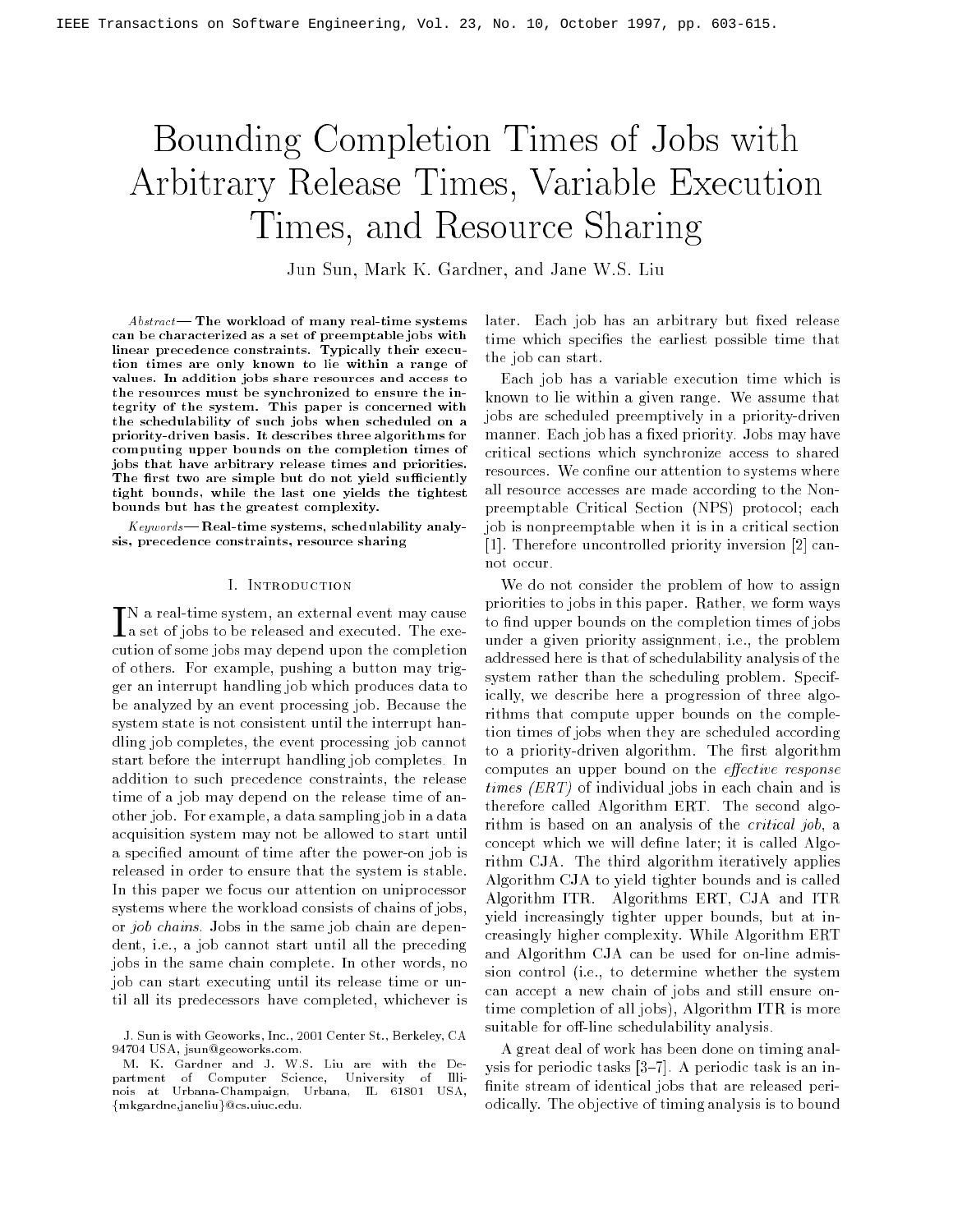the response times of all jobs in each task. Lehoczky [5] developed a time-demand analysis method for this purpose. Harbour et.al. [7] developed a method to bound the response times of jobs where each periodic task is a chain of subtasks. These existing methods either cannot be applied to bound the completion times of dependent jobs that have arbitrary release times (e.g., the methods based on schedulable utilization bounds [3, 8]) or yield unsatisfactorily loose bounds (e.g., the time-demand analysis method [5]). A reason for the poor performance of existing methods is that they ignore the actual release times of jobs but work with the worst-case combination of release times. While this treatment makes sense in timing analysis for periodic tasks which may have release time jitter, it causes the algorithms to be very pessimistic when applied to dependent jobs that have known and fixed release times. As a matter of fact, Algorithm ERT described in this paper also ignores the release times of jobs. As we will see in Section VI, the performance of this algorithm is poor compared with the other two algorithms which make use of information on release times.

The problem solved by our algorithms is also related to the validation problem. Both problems deal with a set of jobs with variable execution times. Ha [9] has studied the validation problem in multiprocessor or distributed systems. In her work, a system is predictable if the completion time of a job can be bounded by the completion times of the job in the maximum schedule and minimum schedule, where the maximum (minimum) schedule is obtained by applying the priority-driven algorithm to the set of jobs assuming that all jobs have their maximum (minimum) execution times. As shown by an example in the next section, the execution of a set of dependent, preemptable jobs (with or without critical sections) on a single processor is not predictable. Bounding the completion times of jobs is a reasonable approach to validating the timing constraints for these kinds of systems. Our algorithms provide tighter bounds and, thus, more accurate conclusions on the satisfiability of timing constraints than the general bounds provided by algorithms in [9].

The rest of the paper is organized as follows. Section II formally defines the problem addressed and introduces the notations used in the paper. Sections III, IV, and V present Algorithms ERT, CJA and ITR, respectively. Section VI presents the performance of the three algorithms obtained by simulation while Section VII discusses modications to the algorithms when jobs have jittered release times. Section VIII concludes the paper.

#### II. Problem Formulation

Again, the problem addressed here is how to determine whether every job in  $n$  independent job chains. denoted  $\mathbf{J}_1, \mathbf{J}_2, \ldots, \mathbf{J}_n$ , can complete in time when the jobs are scheduled on a processor according to a priority-driven algorithm. We let  $J_{i,j}$  denote the jth job of job chain  $J_i$ . By independent chains, we mean that  $J_{i,1}$  has no predecessor for every  $i = 1, 2, \ldots, n$ , and there are no precedence constraints between any pair of jobs in two different chains. We assume that each job  $J_{i,j}$  has a fixed priority  $\phi_{i,j}$  and is preemptable, except where stated otherwise. The execution time of job  $J_{i,j}$  is in the range  $[e_{i,j},e_{i,j}]$ . Both the maximum execution time  $e_{i,j}^{\perp}$  and the minimum execution time  $e_{i,j},$  as well as the release time  $r_{i,j}$  of  ${\overline J}_{i,j}$ are known, but the actual execution time  $e_{i,j}$  is not known.

The release time  $r_{i,j}$  of job  $J_{i,j}$  is arbitrary but fixed.  $J_{i,1}$  is ready for execution at its release time  $r_{i,1}$ ; for each  $j > 1$ ,  $J_{i,j}$  cannot execute until its immediate predecessor  $J_{i,j-1}$  completes. We assume that the release time  $r_{i,j}$  of every job  $J_{i,j}$  is consistent with its precedence constraints. Specifically, the release time  $r_{i,j}$  of a job  $J_{i,j}$  is no sooner than  $r_{i,j-1} + e_{i,j-1}$ , which is the earliest time at which its immediate predecessor can complete. When the given release times do not satisfy this assumption, we replace them with *effective release times* that do. The effective release time of  $J_{i,1}$  is equal to its given release time. The effective release time of  $J_{i,j}$  is equal to its given release time or the sum of the effective release time of  $J_{i,j-1}$  and  $e_{i,j-1}$ , whichever is larger. We lose no generality by working with the effective release times of jobs.

Each job may also require exclusive use of some resources. We assume that the overlapping critical sections of every job are properly nested. Hereafter, by a critical section we mean an outermost critical section. The maximum execution time of every critical section is known a priori. We let  $a_{i,j}^\vee$  denote the maximum duration of the  $\kappa$ th critical section  $x_{i,j}^{\circ}$  of the job  $J_{i,j}\colon\thinspace a_{i,j}^{\ldots}$  is the maximum execution time of  $x_{i,j}^{\perp}$  when the job executes alone. Finally, we let  $D_{i,j}$ denote the maximum duration of all the critical sections of the job.

As stated earlier, the NPS protocol is used to control accesses to resources by jobs. Such a protocol guarantees that each job can be blocked by at most one lower priority job for the duration of one critical section. This fact is stated formally by the following lemma, the proof of which can be found in [1]. The term blocking time used in the lemma refers to the length of the delay suffered by a job due to priority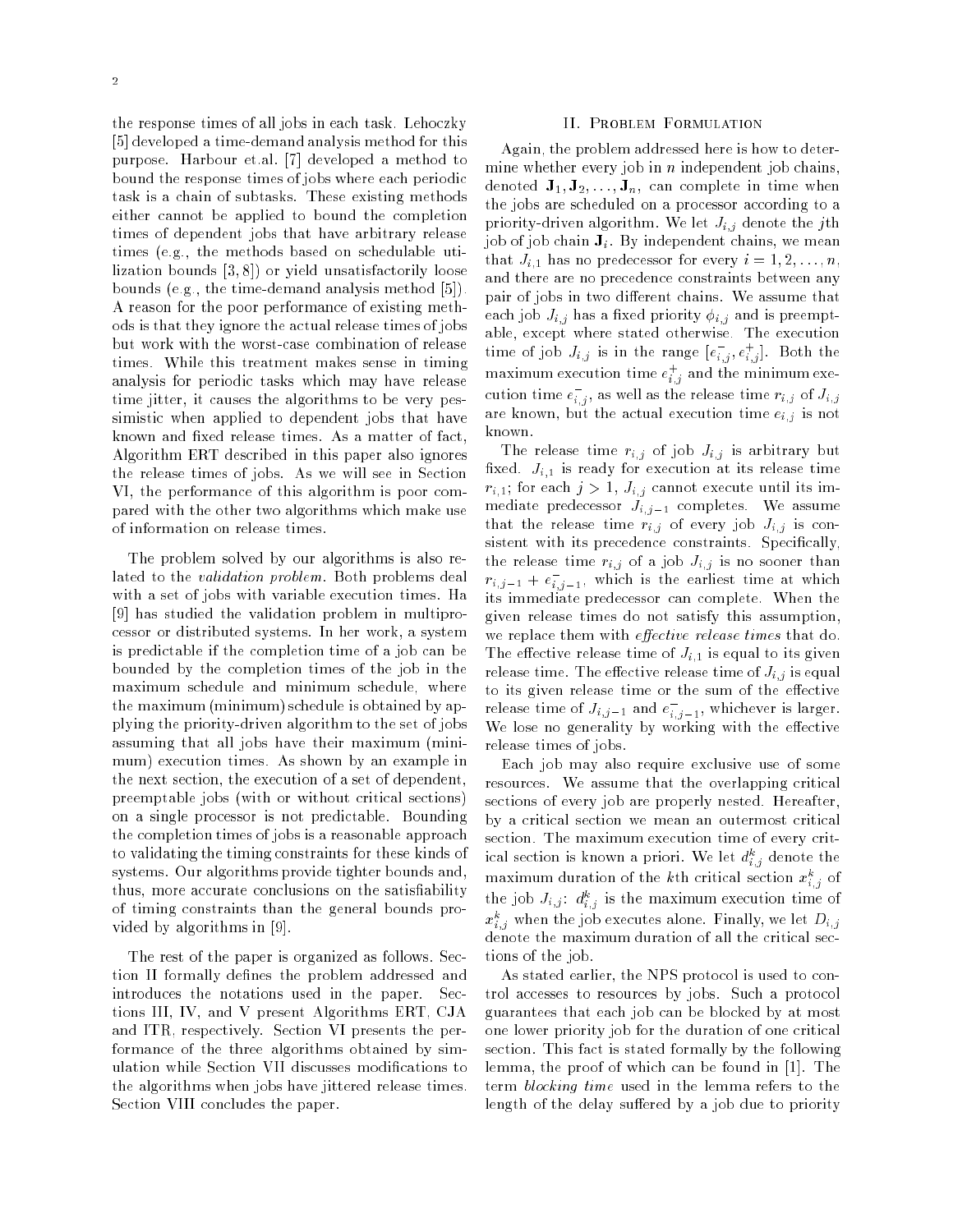

Fig. 2. Schedules of Jobs in Example 1

have its worst-case (i.e., the latest) completion time while other jobs may not. In particular, when all jobs have their maximum execution times, we may not observe the worst-case completion times of all the jobs. For example, Figure 2 shows two schedules of the job chains in Example 1. In both cases, jobs are scheduled according to their priorities. We have the schedule in Figure 2(a) when all the jobs have their maximum execution times. According to this schedule, job  $J_{2,1}$  completes at time 40. However when the execution time of  $J_{1,1}$  is reduced from 40 to 30, we obtain the schedule in Figure 2(b) where the completion time of  $J_{2,1}$  is 50. As it turns out, this is the worst-case completion time of  $J_{2,1}$ . This example shows that systems considered in this paper are not predictable in general [9]. To bound the completion times of jobs, we can exhaustively simulate the execution of the system and search for the worst-case completion times of all jobs. The complexity of a prute-force search is  $O(E^+)$ , where  $E$  is the length of the range  $[e_{i}]_{j},e_{i}]$  for all  $i$  and  $j$  and  $N$ is the total number of jobs in the system. Clearly the exhaustive approach is impractical for most real-life systems. We focus here on analytical methods which give us upper bounds on the completion times of jobs rather than finding the exact worst case completion time.

# III. Algorithm ERT

Algorithm ERT first bounds the effective response times of jobs and then derives the bounds on completion times from the effective response times. To motivate this algorithm, we focus on a job  $J_{i,j}$  in job chain  $\mathbf{J}_i$ . Obviously, a job other than  $J_{i,j}$  can execute during the interval  $(y_{i,j}, c_{i,j}]$  only if it is in a different job chain than  $J_i$ . Furthermore, it must have a priority no lower than the priority  $\phi_{i,j}$  of  $J_{i,j}$  or it must be in a critical section at  $y_{i,j}$ .

Figure 3 illustrates a job chain  $\mathbf{J}_k$   $(k\,\neq\, i)$ . The shaded boxes represent the jobs in  $J_k$  whose priorities are lower than  $\phi_{i,j}$ , and white boxes represent

| $J_{i,j}$            | $\varphi_{i,j}$ | $r_{i,j}$ |    |    |    |
|----------------------|-----------------|-----------|----|----|----|
|                      | 2               |           | 10 | 40 |    |
| $\cdot$ 2            |                 | 20        | 5  | 10 |    |
| $\cdot$ <sup>3</sup> | $\overline{2}$  | 75        | 20 | 30 | 10 |
| 4                    |                 | 130       | 15 | 50 |    |
| J2 1                 | 3               | 30        | 10 | 10 |    |
| J2.2                 | 3               | 60        | 5  | 40 | 20 |
|                      |                 | 120       | 20 | 70 | 60 |

inversion: a lower priority job executes while the job waits. (The lower priority job is said to block the job.)

 $Lemma 1:$  The maximum blocking time of a job is the duration of the longest critical section of all lower priority jobs that can block it.

Clearly, a job  $J_{i,j}$  can never be blocked by a lower priority job in the same job chain  $J_i$ . The set of jobs that can block a job  $J_{i,j}$  in  $J_i$  includes all the jobs that are in chains other than  $J_i$ , have lower priorities than  $J_{i,j}$  and have one or more critical sections.

An example of such a system is shown in Figure 1. In this example, referred to as Example 1 later, there are two job chains,  $J_1$  and  $J_2$ .  $J_1$  has four jobs and  $J_2$  has three. There are three critical sections, one in job  $J_{1,3}$ , one in job  $J_{2,2}$ , and the other in job  $J_{2,3}$ . The parameters of each job are given in Table I. We use integers to represent priorities; the greater the integer, the higher the priority.

A job is ready at the instant when it is released or when its immediate predecessor completes, whichever is later. Let  $y_{i,j}$  denote the *ready time* of job  $J_{i,j}$  and  $c_{i,j}$  denote its completion time. Since the first job in a job chain  $J_i$  has no predecessors, it is ready when it is released, i.e.,  $y_{i,1} = r_{i,1}$ . For a later job  $J_{i,j}$  $(j > 1)$ , we have  $y_{i,j} = \max\{r_{i,j}, c_{i,j-1}\}$ . The response time of  $J_{i,j}$  is equal to its completion time less its release time (i.e., the duration of the interval  $(r_{i,j}, c_{i,j}]$ , and its *effective response time* is equal to its completion time less its ready time (i.e., the duration of the interval  $(y_{i,j}, c_{i,j}]$ .

Because the execution times of jobs may vary and the scheduling algorithm is priority driven, there may be many different schedules for a given set of jobs. According to some of these schedules, a job may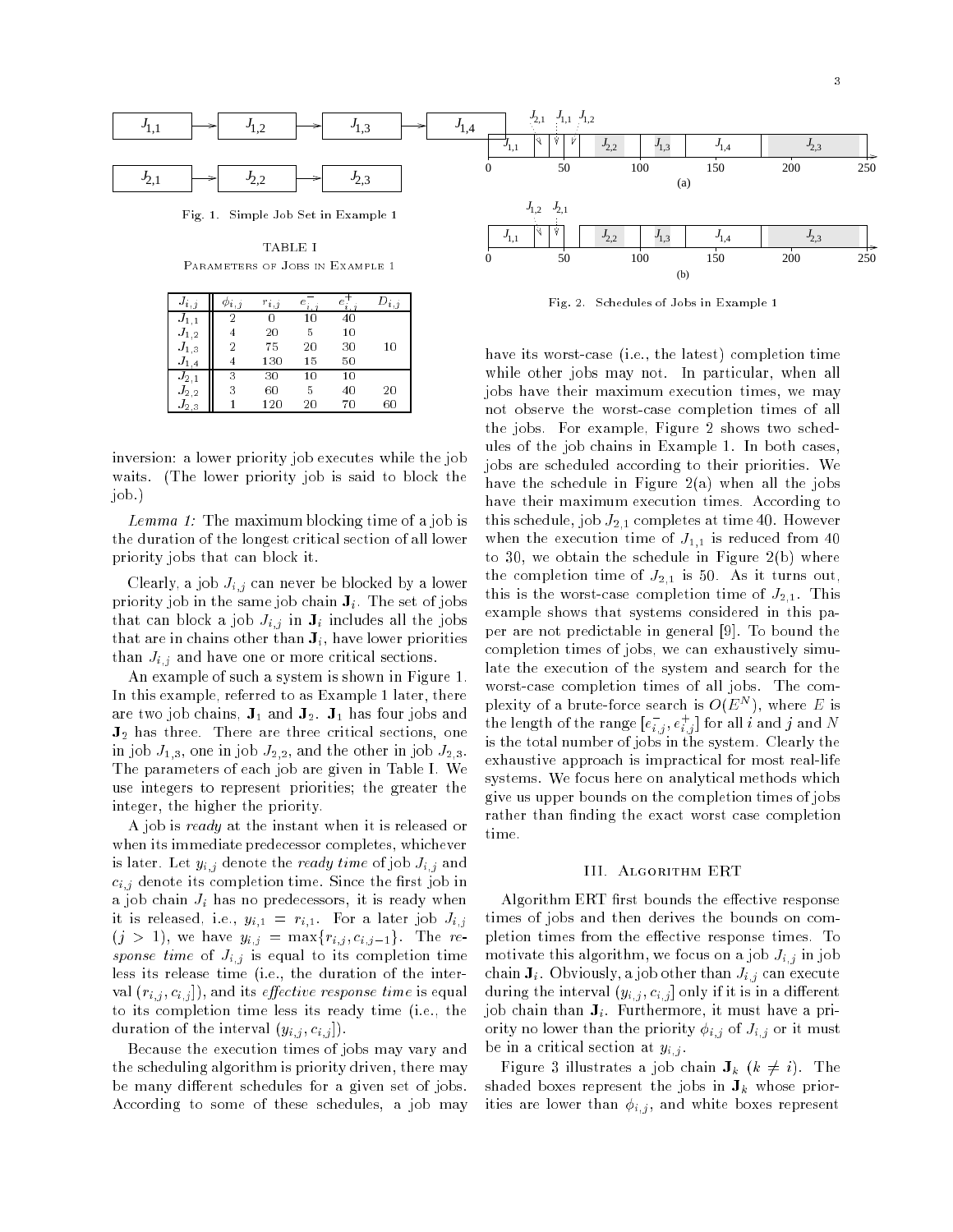

Fig. 3. Interference Blocks

jobs whose priorities are equal to or higher than  $\phi_{i,j}$ . The lower priority jobs divide the chain  $J_k$  into subchains, each of which contains only jobs with priorities higher than or equal to  $\phi_{i,j}$ . In this example, there are three such equal or higher priority subchains. We call such a subchain an interference block of  $J_{i,j}$ . In general, an interference block of  $J_{i,j}$  is a subchain  $\{J_{k,i}, J_{k,i+1}, \ldots, J_{k,i+u}\}$  of  $J_k$ , for some  $k \neq i$  that has the following properties. Priorities  $\phi_{k,l}, \phi_{k,l+1}, \ldots, \phi_{k,l+u}$  are higher than or equal to  $\phi_{i,j}$ ; either  $J_{k,l}$  has no predecessor or  $\phi_{k,l-1}$  is lower than  $\phi_{i,j}$ ; and either  $J_{k,l+u}$  has no successor or  $\phi_{k,l+u+1}$  is lower than  $\phi_{i,j}$ . Except for a critical section of a lower priority job that has already begun at  $y_{i,j}$ , only jobs from the interference blocks of  $J_{i,j}$ can execute during the interval  $(y_{i,j}, c_{i,j}]$ . Furthermore, since the interference blocks are separated by one or more jobs whose priorities are lower than  $J_{i,j}$ , it is impossible for jobs in more than one interference block of the same chain to execute in  $(y_{i,j}, c_{i,j}]$ . Consequently, when we want to bound the interference of other jobs on  $J_{i,j}$  (i.e., the amount of time  $J_{i,j}$  can be delayed by other jobs of equal or higher priority), we only need to consider one interference block from each job chain other than  $J_i$  This allows us to more tightly bound the possible interference of jobs on  $J_{i,j}$ once it becomes ready at  $y_{i,j}$ .

We focus now on finding the maximal interference suffered by  $J_{i,j}$ . Hereafter, we call the job whose completion time we are trying to bound the  $tar$ get job. By an interference block, we mean specifically an interference block of the target job. Suppose that a job chain  $J_k$  has  $m_k$  interference blocks, and  $M_{k,l}$  is equal to the sum of the maximum execution time of jobs in the lth interference block in  $J_k$ . As we have discussed in the previous paragraph, the maximum interference by equal or higher priority jobs in  $J_k$  on the target job  $J_{i,j}$  is never more than the maximum of  $M_{k,l}$  for all  $l = 1, 2, \ldots, m_k$  (i.e.,  $\max_{1 \leq l \leq m_k} \{M_{k,l}\}\)$ . This is the basis of Algorithm Interference. For a target job  $J_{i,j}$ , the algorithm computes an upper bound totalInter  $(J_{i,j},\mathbf{J})$  of the total maximum interference by equal or higher priority jobs in all job chains other than  $J_i$ . In other words,  $totalInter(J_{i,j}, \mathbf{J}) = \sum_{k \neq i} \max_{1 \leq l \leq m_k} \{M_{k,l}\}.$  The

- 1. The target job  $J_{i,j}$ .
- 2. A set **J** of jobs where each job  $J_{k,l}$  has the release time  $r_{k,l},$  the priority  $\phi_{k,l},$  and the range  $[e_{k,l},e_{k,l}]$  of execution times.

 $O$ utput: Output:

- 1. totalInter( $J_{i,j}$ , J), the total maximum interference by jobs in job chains other than  $J_i$ .
- 2.  $minInter(J_{i,j}, J)$ , the minimum among the maximum interference by jobs in job chains other than  $J_i$ .

#### Algorithm:

- 1. totalInter = 0, minInter =  $\sum_{k\neq i}\sum_{i=1}^{m_k} e_{k,l}^{\dagger}$
- 2. For every job chain  $J_k$  other than  $J_i$ ,
	- (a) find the interference blocks in  $J_k$ ;
	- (b) if there are no interference blocks in  $J_k$ ,  $M_k = 0$ ; otherwise, for every l from 1 to  $m_k$ , find  $M_{k,l}$  and  $M_k = \max\nolimits_{1\leq l\leq m_k} \{M_{k,l}\};$

 $\cdots$  .

- (c) totalInter = totalInter +  $M_k$ ;
- (d)  $minInter = min(minInter, M_k)$ .
- 3. Return totalInter and minInter .



algorithm also calculates  $\min_{k\neq i} \max_{1\leq l\leq m_k} \{M_{k,l}\};$ we denote this minimum of maximum interferences by jobs in other jobs chains by  $minInter(J_{i,j}, \mathbf{J})$ . Figure 4 describes this algorithm.

Because jobs contend for resources, we must also consider lower priority jobs that can block the target job  $J_{i,j}$ . We let  $block(J_{i,j}, \mathbf{J})$  denote the duration of the longest critical section of all the jobs that are in job chains other than  $J_i$  and have lower priorities than  $J_{i,j}$ .

An upper bound of the total delay the target job may suffer (i.e., the total maximum execution times of all the jobs in other job chains that may execute in  $(y_{i,j}, c_{i,j}]$  is

$$
delay(J_{i,j},\mathbf{J}) = totalInter(J_{i,j},\mathbf{J}) + block(J_{i,j},\mathbf{J})
$$
\n(1)

However, we observe that it is not possible for the target job to be delayed by an interference block of equal or higher priority jobs in a job chain  $J_k$ and at the same time be blocked by a lower priority job in  $J_k$ . (The reason is obvious: if a job in  $J_k$  blocks the target job, it will be preempted by the target job when it exits the critical section and, therefore, a subsequent interference block in  $\mathbf{J}_k$ cannot become ready for execution until the target job completes and the blocking job resumes.) We can safely improve the upper bound by subtracting  $\min\{block(J_{i,j},\mathbf{J}),\,minInter(J_{i,j},\mathbf{J})\}$  from the sum  $totalInter(J_{i,j},\mathbf{J}) + block(J_{i,j},\mathbf{J})$ . Therefore, an up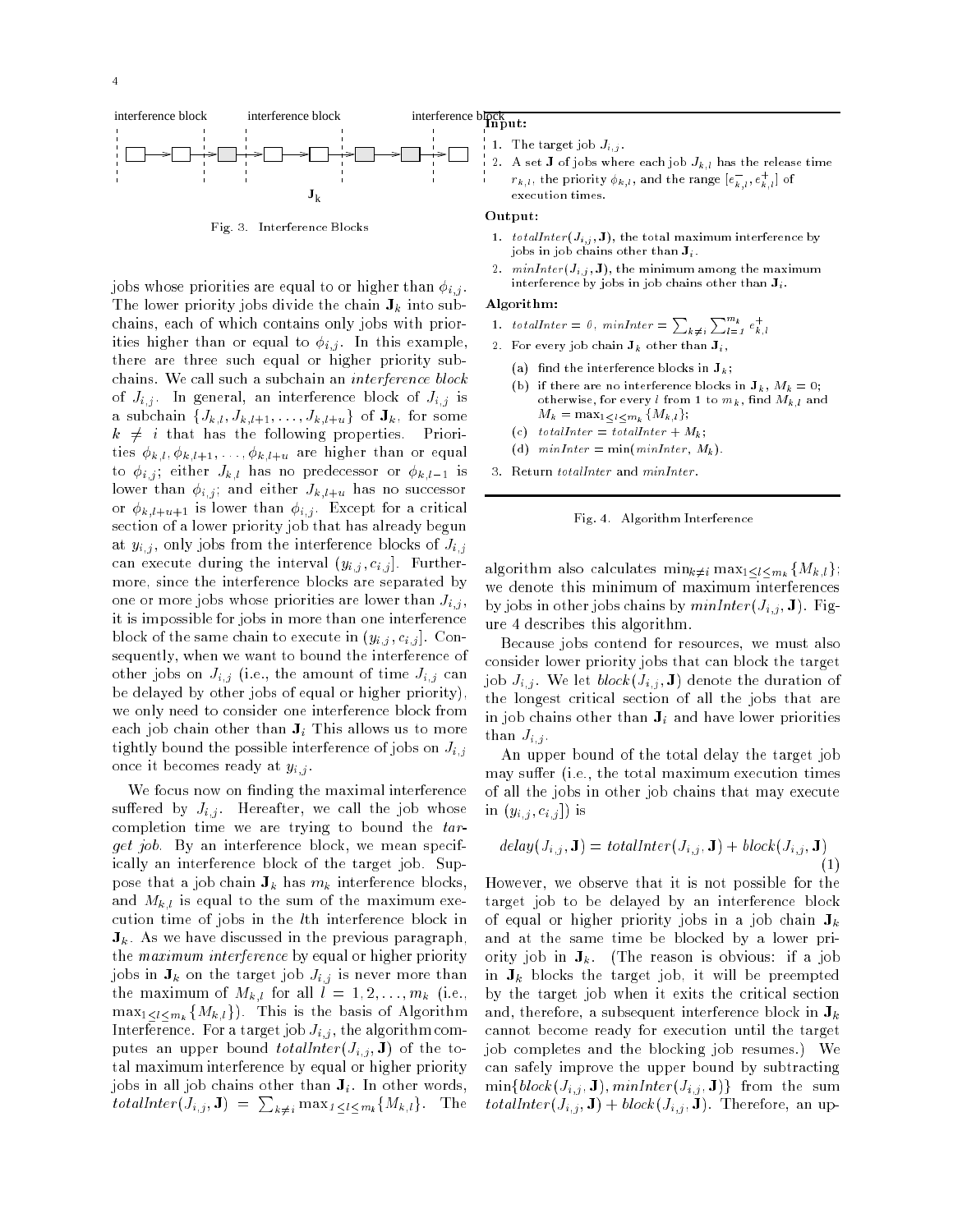per bound on the duration of interval  $(y_{i,j}, c_{i,j}]$ , which is the effective response time of  $J_{i,j}$ , satisfies the inequality  $c_{i,j} - y_{i,j} \leq e_{i,j} + \textit{delay}(J_{i,j}, \mathbf{J})$  where

$$
delay(J_{i,j}, \mathbf{J}) = totalInter(J_{i,j}, \mathbf{J}) + block(J_{i,j}, \mathbf{J})
$$
  
- min{minInter(J\_{i,j}, \mathbf{J}), block(J\_{i,j}, \mathbf{J})} (2)

A simple transformation gives

$$
c_{i,j} \le y_{i,j} + e_{i,j}^+ + delay(J_{i,j}, \mathbf{J}) \tag{3}
$$

For the first job  $J_{i,1}$  in the job chain  $J_i$ ,  $r_{i,1} = y_{i,1}$ . An upper bound  $\hat{c}_{i,1}$  of  $c_{i,1}$  is given by

$$
\hat{e}_{i,1} = r_{i,1} + e_{i,1}^+ + delay(J_{i,1}, \mathbf{J}) \tag{4}
$$

For a job  $J_{i,j}$   $(j > 1)$  that is not the first job in the chain, its ready time  $y_{i,j}$  is equal to  $\max\{c_{i,j-1}, r_{i,j}\}.$ Therefore an upper bound  $\hat{c}_{i,j}$  of  $c_{i,j}$  is

$$
\hat{c}_{i,j} = \max\{\hat{c}_{i,j-1}, r_{i,j}\} + e_{i,j}^+ + delay(J_{i,j}, \mathbf{J}) \qquad (5)
$$

By applying Eqs. (4) and (5) to jobs in their execution precedence order, we can obtain an bound on the completion time of every job.

In summary, for each target job  $J_{i,j}$ , Algorithm ERT first calculates  $totalInter(J_{i,j}, J)$  and  $minInter(J_{i,j}, \mathbf{J})$  according to Algorithm Interference and finds the blocking time  $block(J_{i,j},\mathbf{J})$ . It then computes  $delay(J_{i,j},\mathbf{J})$  and  $\hat{c}_{i,j}$  according to Eqs. (3), (4) and (5). The complexity of Algorithm ERT is O(IVT), where IV is the total number of jobs in the system.

As an example, we compute the delay for every job in Example 1. From the perspective of  $J_{1,1}$ , jobs  $J_{2,1}$  and  $J_{2,2}$  have equal or higher priorities and form one interference block. The maximum execution time of this block is the sum of the maximum execution times of  $J_{2,1}$  and  $J_{2,2}$ , which is 50 time units. Since  $J_{2,3}$  contains a critical section and has a lower priority than  $J_{1,1}$ , the possible blocking delay suffered by  $J_{1,1}$ is 60 time units. Thus  $delay(J_{1,1}, \mathbf{J})$ , the amount of delay suffered by  $J_{1,1}$ , is  $50 + 60 - min\{50, 60\} = 60$ . From the perspective of job  $J_{2,1}$ , jobs  $J_{1,1}$  and  $J_{1,3}$ have lower priorities, and jobs  $J_{1,2}$  and  $J_{1,4}$  have higher priorities. Since  $J_{1,2}$  and  $J_{1,4}$  are separated by  $J_{1,3}$ , they form two different interference blocks. The maximum execution times of these two interference blocks are 10 time units and 50 time units, respectively. The delay due to the critical section in  $J_{1,3}$  is 10 units. Consequently delay  $(J_{2,1},\mathbf{J})$ , the amount of delay suffered by  $J_{2,1}$ , is 50 time units. In a similar manner, the delay suffered by each of the other jobs in Example 1 is computed and listed in Table II. Based on these bounds on the maximal delays each job can suffer according to Algorithm ERT,

**TABLE II**  $delay (J_{i,j}, J)$  for Jobs in Example 1

|     |    |    |    |     | $J_{1,1}$   $J_{1,2}$   $J_{1,3}$   $J_{1,4}$   $J_{2,1}$   $J_{2,2}$   $J_2$ |             |  |
|-----|----|----|----|-----|-------------------------------------------------------------------------------|-------------|--|
| (2) | 60 | 60 | 60 | -60 |                                                                               | 50   50   1 |  |
|     |    |    |    |     |                                                                               |             |  |

we apply Eqns. (4) and (5) to obtain bounds on the completion times of all the jobs in Example 1.

$$
\begin{array}{rcl}\n\hat{c}_{1,1} & = & r_{1,1} + e_{1,1}^+ + delay(J_{1,1}, \mathbf{J}) = 100 \\
\hat{c}_{1,2} & = & \max\{\hat{c}_{1,1}, r_{1,2}\} + e_{1,2}^+ + delay(J_{1,2}, \mathbf{J}) = 170 \\
\hat{c}_{1,3} & = & \max\{\hat{c}_{1,2}, r_{1,3}\} + e_{1,3}^+ + delay(J_{1,3}, \mathbf{J}) = 260 \\
\hat{c}_{1,4} & = & \max\{\hat{c}_{1,3}, r_{1,4}\} + e_{1,4}^+ + delay(J_{1,4}, \mathbf{J}) = 370 \\
\hat{c}_{2,1} & = & r_{2,1} + e_{2,1}^+ + delay(J_{2,1}, \mathbf{J}) = 90 \\
\hat{c}_{2,2} & = & \max\{\hat{c}_{2,1}, r_{2,2}\} + e_{2,2}^+ + delay(J_{2,2}, \mathbf{J}) = 180 \\
\hat{c}_{2,3} & = & \max\{\hat{c}_{2,2}, r_{2,3}\} + e_{2,3}^+ + delay(J_{2,3}, \mathbf{J}) = 380\n\end{array}
$$

# IV. ALGORITHM CJA

Algorithm ERT is simple to understand, easy to implement, and has relatively low complexity. However, it often does not give satisfactory bounds. To illustrate, we examine job  $J_{2,2}$  in Example 1. The bound on its completion time is 180 time units. Half of the bound is contributed by the completion of its immediate predecessor  $J_{2,1}$  at time 90, while 50 units of possible delay are contributed by job  $J_{1,4}$ . We observe that its predecessor  $J_{2,1}$  completes at time 90 only if  $J_{2,1}$  has been delayed by  $J_{1,4}$  for 50 time units. Yet the same 50 time units of delay from  $J_{1,4}$ is counted again in computing  $\hat{c}_{2,2}$ . Similarly, the delay from  $J_{2,3}$  is counted twice in the upper bound of the completion time  $\hat{c}_{1,3}$  of  $J_{1,3}$ . Algorithm CJA overcomes this problem by considering the subchain that contains the target job as a whole rather than dealing with the target job in isolation.

To motivate Algorithm CJA, suppose that a job chain  $J_i$  has five jobs and we want to bound the completion time of the target job  $J_{i,5}$ . Figure 5 shows a possible *worst-case schedule* for  $J_{i,5}$ , i.e., a schedule in which  $J_{i,5}$  has its maximum completion time. Since all the release times are known, the completion time  $c_{i,5}$  is equal to  $r_{i,k}$  plus the duration of the interval  $(r_{i,k}, c_{i,5}]$  for  $k = 1, 2, ..., 5$ . If we can find a tighter bound on the duration of these intervals, we can find a tighter bound on the completion time of  $J_{i,5}$ . We examine the *critical job*  $J_{i,c(j)}$  of each target job  $J_{i,j}$  for this purpose. In a schedule,  $J_{i,c(j)}$ is the last job in  $J_i$  before and including  $J_{i,j}$  whose ready time is equal to its release time. We call the interval  $(r_{i,c(j)}, c_{i,j}]$  the *critical interval*. For example, in Figure 5,  $J_{i,3}$  is the critical job of  $J_{i,5}$ , and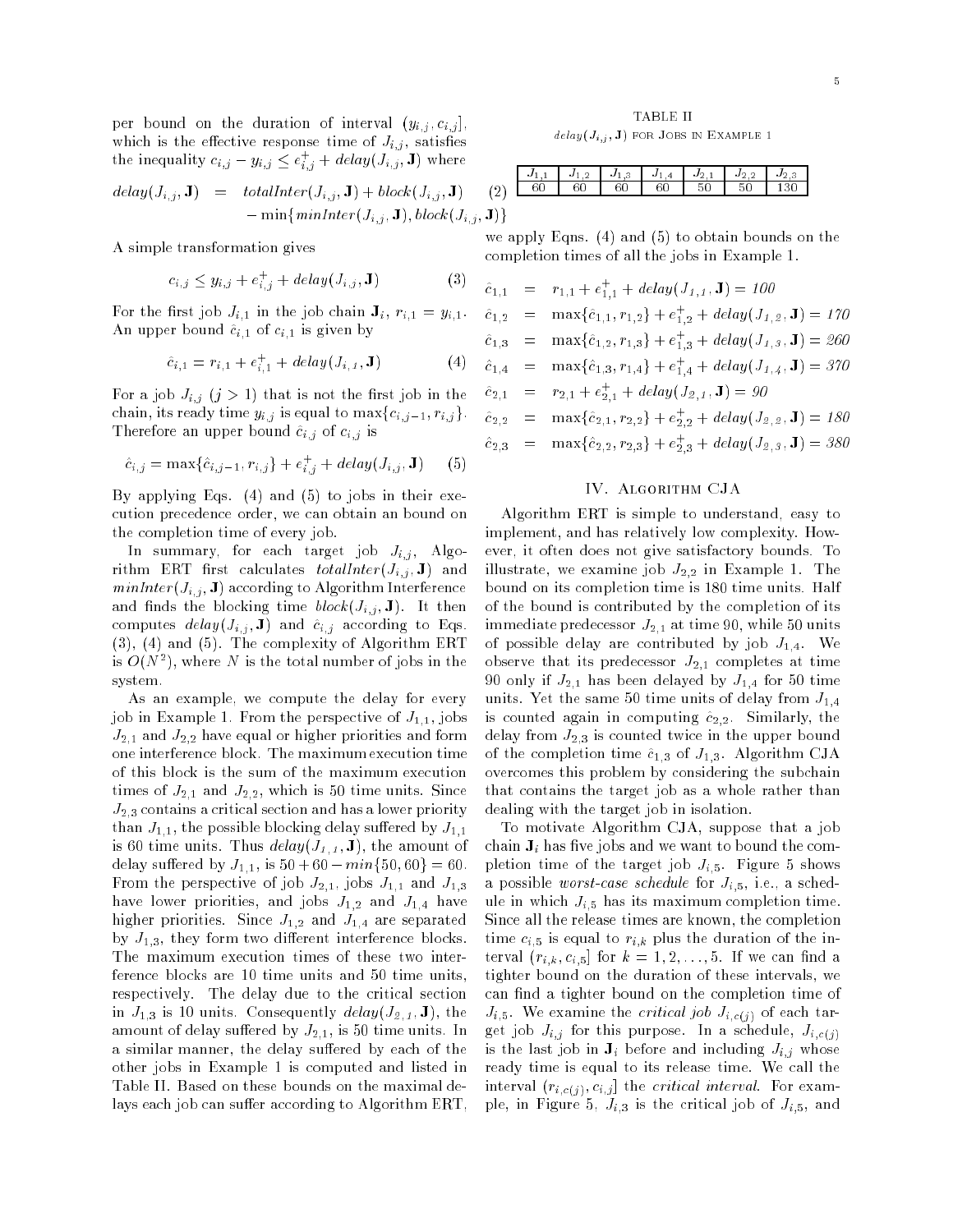

Fig. 5. Critical Job in a Schedule

interval  $(r_{i,3}, c_{i,5}]$  is the critical interval. The following two lemmas state facts that help us to bound the duration of the critical interval  $(r_{i,c(j)}, c_{i,j}]$ .

Lemma 2: At most one job blocks a job in the critical interval  $(r_{i,c}(j), c_{i,j}]$ .

Proof: Clearly a job with a priority lower than  $J_{i,c(j)}$  that is in a critical section at  $r_{i,c(j)}$  can block  $J_{i,c(j)}$  and execute in the critical interval. That the subsequent jobs  $J_{i,c(j)+1}, \ldots, J_{i,j}$  are never blocked (and hence no other lower priority jobs can execute in  $(r_{i,c(j)}, c_{i,j})$  follows from the fact that each of these jobs are ready immediately after its immediate predecessor completes.

Lemma 3: Any job that is in a job chain other than  $J_i$  and executes in the critical interval  $(r_{i,c(j)}, c_{i,j}]$ must either have a priority higher than or equal to the priority of  $J_{i,low}$ , where job  $J_{i,low}$   $(c(j) \leq$  $low \leq j$ ) is the lowest priority job among jobs  $J_{i,c(j)},$  $J_{i,c(j)+1}, \ldots, J_{i,j}$ , or is a lower priority job that can block  $J_{i,c}(i)$ .

*Proof:* A job  $J_{k,l}$  that is in another job chain  $\mathbf{J}_k, k \neq i$ , and has a priority lower than  $J_{i,low}$  cannot preempt any of the jobs  $J_{i,c(j)}, J_{i,c(j)+1}, \ldots, J_{i,j}$ . According to Lemma 2, only  $J_{i, c(j)}$  can be blocked and it can be blocked by at most one job.

According to Lemmas 2 and 3, the jobs of equal or higher priority that are in job chains other than  $J_i$  and can execute in the critical interval  $(r_{i,c(i)}, c_{i,j}]$ are the same set of equal or higher priority jobs that are in job chains other than  $J_i$  and can execute in the interval  $(y_{i,low}, c_{i,low}]$ . Consequently, their total execution time can be bounded by  $totalInter(J_{i,low}, \mathbf{J})$ . The duration of the critical interval is never larger than this amount plus the maximum execution times of  $J_{i,c(j)}, J_{i,c(j)+1}, \ldots, J_{i,j}$  and  $block(J_{i,c(j)}, \mathbf{J})$ , the longest critical section of jobs that have lower priorities than  $J_{i, e(j)}$  and are in job chains other than  $J_i$ . In other words,

$$
c_{i,j} \leq r_{i,c(j)} + \sum_{l=c(j)}^{j} e_{i,l}^{+}
$$
  
+ 
$$
totalInter(J_{i,low}, \mathbf{J}) + block(J_{i,c(j)}, \mathbf{J})
$$
 (6)

Because it is possible for a job  $J_{k,l}, k \neq i$ , to block  $J_{i, c(j)}$  and a subsequent interference block in  $J_k$  to preempt one of the jobs among  $J_{i,c(j)+1}, \ldots, J_{i,j}$ ,

# Input:

A set **J** of jobs where each job  $J_{i,j}$  has a release time  $r_{i,j}$ , a priority  $\phi_{i,j}$ , a range  $[e_{i,j},e_{i,j}]$  of execution time, and a maximum duration  $D_{i,j}$  of critical sections in the

job. **Output:** The bound  $\hat{c}_{i,j}$  on the completion time of each job  $J_{i,j}$  .

#### Algorithm:

For each job  $J_{i,j}$ ,

- 1. for each possible critical job  $J_{i,k}$   $(1 \leq k \leq j),$ 
	- (a) find the job  $J_{i,low}$  such that  $J_{i,low}$  has the lowest priority among job  $J_{i,k}, J_{i,k+1}, \ldots, J_{i,j};$

(b) compute

$$
b_{i,k} = r_{i,k} + \sum_{l=k}^{j} e_{i,l}^{+} + block (J_{i,k}, \mathbf{J})
$$
  
+ 
$$
totalInter(J_{i,low}, \mathbf{J}).
$$

2. Let  $\hat{c}_{i,j} = \max_{1 \leq k \leq j} \{b_{i,k}\}.$ 

Fig. 6. Algorithm CJA

we cannot tighten the bound as we did in Algorithm ERT by subtracting the minimum of  $minInter(J_{i,low}, \mathbf{J})$  and  $block(J_{i,c(j)}, \mathbf{J})$ .

In the above critical job analysis, we assume that we know the critical job  $J_{i,c(j)}$  of each target job  $J_{i,j}$ in the worst-case schedule. This assumption is not true in general. To get around this problem, Algorithm CJA computes a bound on the completion time of  $J_{i,j}$  by assuming that each of its predecessors, including  $J_{i,j}$  itself, is the critical job. Since in the worst-case schedule there must exist a critical job, one of the bounds thus computed must be a correct one, and the maximum of these bounds must be a correct bound as well. The pseudo code of Algorithm CJA is listed in Figure 0. Its complexity is  $O(N^{\gamma})$ . We again use  $\hat{c}_{i,j}$  to denote the upper bound on the completion time of  $J_{i,j}$ .

For example, we apply Algorithm CJA to bound the completion time of  $J_{1,3}$  in Example 1 and obtain the following results. In the description, we treat each predecessor  $J_{i,k}$  of the target job and the target job as the critical job in turn and compute the upper bound  $b_{i,k}$  of the completion time of the target job according to Step 1(b) of Figure 6.

- 1. Let  $J_{1,1}$  be the critical job. Job  $J_{1,1}$  has the lowest priority among  $J_{1,1}$ ,  $J_{1,2}$  and  $J_{1,3}$ , so  $b_{1,1}$ is equal to 190.
- 2. Let  $J_{1,2}$  be the critical job. Job  $J_{1,3}$  has the lowest priority among  $J_{1,2}$  and  $J_{1,3}$ , so  $b_{1,2}$  is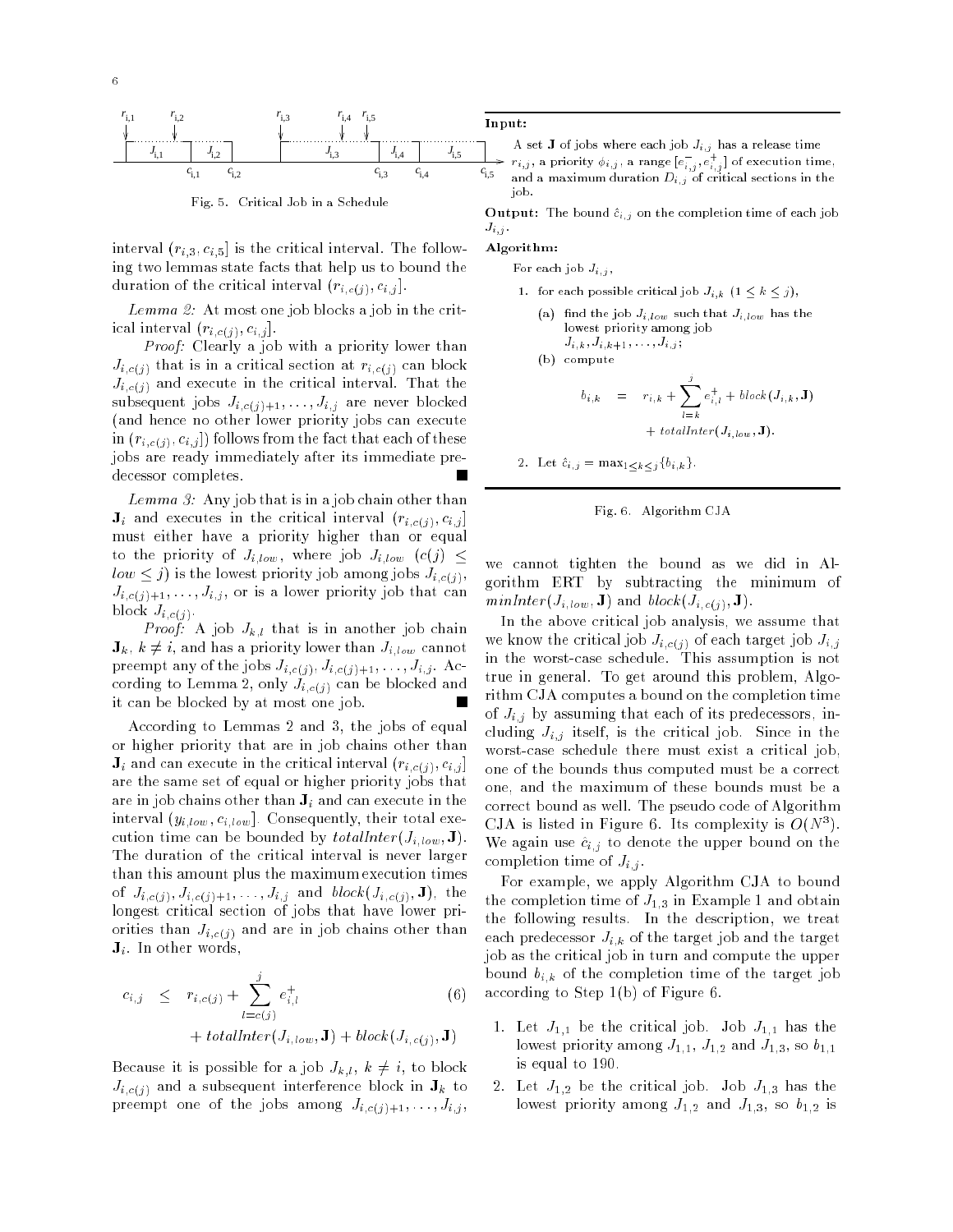**TABLE III** Bounds Computed by Algorithm ERT and CJA

|       |     | $J_{1,2}$ | $J_{1,3}$ | $J_{14}$ | $J_{2,1}$ | コっっ |     |
|-------|-----|-----------|-----------|----------|-----------|-----|-----|
| ERT   | 100 | 170       | 260       | -370     | 90        | 180 | 380 |
| l CJA | 150 | 160       | 215       | 265      | 100       | 160 | 320 |

equal to 170.

- 3. Let  $J_{1,3}$  be the critical job. Job  $J_{1,3}$  is also the lowest priority job, so  $b_{1,3}$  is equal to 215.
- 4. The bound  $\hat{c}_{1,3}$  is equal to max $\{b_{1,1}, b_{1,2}, b_{1,3}\} =$ 215.

We note that when computing the bounds  $b_{1,1}$ ,  $b_{1,2}$ and  $b_{1,3}$ , and hence the final bound, the delay from every job in  $J_2$  is counted only once. As a result, the bound obtained by Algorithm CJA for  $J_{1,3}$  is tighter than that obtained by Algorithm ERT. For the same reason, the bounds obtained by Algorithm CJA for  $J_{1,2}$ ,  $J_{1,4}$ ,  $J_{2,2}$ , and  $J_{2,3}$  are tighter than those computed by Algorithm ERT. Table III lists the bounds on the completion times computed by Algorithm CJA for all the jobs in Example 1. For the sake of comparison, the bounds computed by Algorithm ERT are also listed in the table.

When no job has a critical section every bound obtained by Algorithm CJA is tighter than the corresponding bound obtained by Algorithm ERT. To compare the bounds we let  $\hat{c}_{i,j}$  denote the bound on the completion time of  $J_{i,j}$  computed by Algorithm ERT. From Eqs. (1), (4), and (5), we can write  $\hat{c}_{i,j}$ as

$$
\hat{c}_{i,j} \ge \hat{c}_{i,j-1} + e_{i,j}^+ + totalInter(J_{i,j}, \mathbf{J}) \tag{7}
$$

and

$$
\hat{e}_{i,j} \ge r_{i,j} + e_{i,j}^+ + totalInter(J_{i,j}, \mathbf{J})
$$
\n(8)

for the special case where the delay due to blocking is zero for every job. Given any  $k$   $(1 \leq k \leq j)$ , we expand  $\hat{c}_{i,j}$  recursively using the above two inequalities to obtain

$$
\hat{c}_{i,j} \ge r_{i,k} + \sum_{l=k}^{j} e_{i,l}^+ + \sum_{l=k}^{j} totalInter(J_{i,l}, \mathbf{J}) \qquad (9)
$$

On the other hand, Step 1(b) of Algorithm CJA in Figure 6 states that

$$
b_{i,k} = r_{i,k} + \sum_{l=k}^{j} e_{i,l}^{+} + totalInter(J_{i,low}, \mathbf{J})
$$
 (10)

where  $1 \leq k \leq j$  and  $k \leq low \leq j$ . Comparing Eqs. (9) and (10) we can see that in this special case the

bound computed by Algorithm ERT is greater than or equal to every  $b_{i,k}$  computed by Algorithm CJA and hence is greater than or equal to the maximum of  $b_{i,k}$ 's, which is the final bound computed by Algorithm CJA.

Table III shows that in general the bounds computed by Algorithm CJA are not always tighter than those computed by Algorithm ERT. In this example, the length of the critical sections are relatively large compared with the execution time of the jobs. (We choose these numbers to illustrate the effect of blocking.) The critical sections of actual systems are likely to be relatively short. Since Algorithm CJA considers subchains of the target job, it is expected to perform better than Algorithm ERT on average. The simulation results in Section VI support this conclusion.

# V. Algorithm ITR

An obvious drawback of the previous algorithms is that the release times of jobs are not taken into account. For example, when the maximum delay suffered by  $J_{1,1}$  in Example 1 is computed, the critical section of  $J_{2,3}$  is counted in the delay. However, we notice that  $J_{2,3}$  will not be released until time 120, by which time  $J_{1,1}$  should have completed even when  $J_{1,1}$  has its maximum execution time and is preempted by  $J_{2,1}$  and  $J_{2,2}$ . Hence one improvement is to remove from consideration the jobs (such as  $J_{2,3}$ ) in this example) that cannot possibly delay with the execution of the target job. In other words, in Step 1(b) of Algorithm CJA, if we can prune some jobs from the job set <sup>J</sup> that cannot possibly execute in the critical interval, we can obtain a tighter bound on the maximum possible delay the job  $J_{i,j}$  might suffer. Clearly, for each target job the pruning process must be done for every assumed critical job because different jobs may be pruned for different combinations.

The next question is how to obtain the information we need to prune jobs properly. One approach is called pessimistic iteration. First we use Algorithm CJA to obtain an initial bound on the completion time of every job. We then iteratively apply the modied Algorithm CJA to obtain a new bound on the completion time of each job. When bounding the duration of the critical interval for each pair of target job  $J_{i,j}$  and assumed critical job  $J_{i,c(j)}$ , the modied Algorithm CJA excludes from consideration any job  $J_{k,l}$  whose interval  $(r_{k,l}, \hat{c}_{k,l}]$  does not overlap with the interval  $(r_{i, e(j)}, \hat{e}_{i,j}]$ , where  $\hat{e}_{k,l}$  and  $\hat{e}_{i,j}$ are the bounds on the completion times of  $J_{k,l}$  and  $J_{i,j}$ , respectively, obtained in the initial step or the previous iteration step. This pruning process is safe because  $\hat{c}_{i,j}$ 's computed in the initial step and each of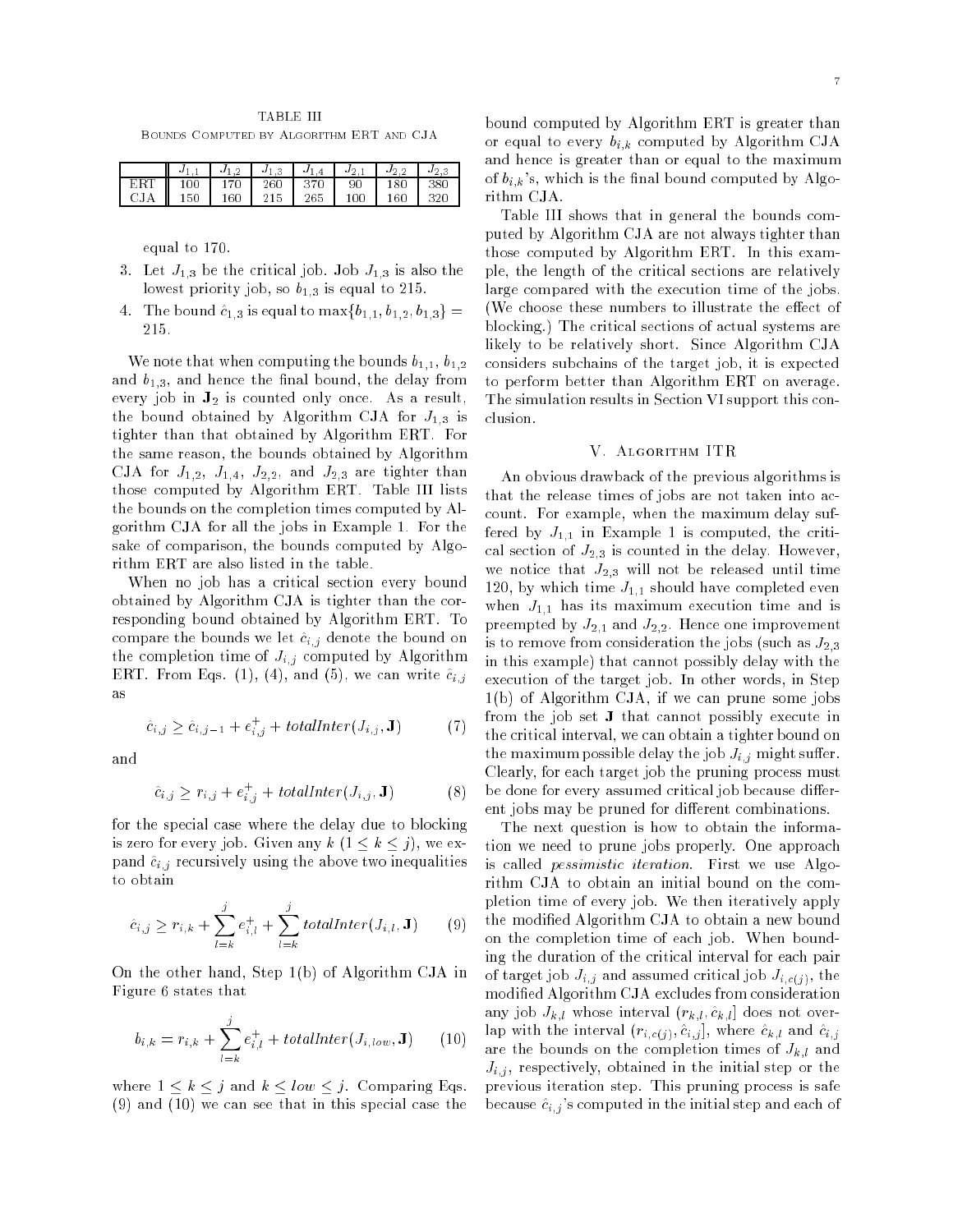the previous iteration step are correct upper bounds on the completion times of jobs and, hence, all the pruned jobs cannot execute in the critical interval  $(r_{i,c(j)}, c_{i,j}]$ . The iteration will terminate when all the new bounds obtained in the current step are equal to the corresponding bounds obtained in the previous step. Obviously, during each iteration before termination, at least one bound on the completion time of a job is strictly smaller than its corresponding previous one. Since bounds cannot be arbitrarily small, the iteration will terminate in a finite number of steps.

Although the pessimistic iteration approach improves the bounds in general, it does not provide a tight bound in our example. We notice that job  $J_{1,1}$ in Example 1 is both the target job and the critical job. The initial bound on the completion time of  $J_{1,1}$  is 150. Based on this bound, interval  $(r_{1,1}, \hat{c}_{1,1}]$ overlaps with critical interval  $(r_{2,2}, \hat{c}_{2,2})$  of job  $J_{2,2}$ . Consequently  $J_{2,2}$  and  $J_{2,3}$  will not be pruned by the pessimistic iteration approach.

A more aggressive approach is called optimistic iteration. Contrary to pessimistic iteration, optimistic iteration starts with an optimistic bounds on the completion times of jobs, obtained by computing the completion time as if the chain containing the target job is executed in isolation. During each subsequent iteration, we use the modified CJA algorithm to obtain a new bound on the completion time of each job  $J_{i,j}$  based on bounds obtained in either the previous iteration step or the initial step. Like pessimistic iteration, for each pair of critical job  $J_{i,c(j)}$  and target job  $J_{i,j}$ , we prune any job  $J_{k,l}$  whose interval  $(r_{k,l}, \hat{c}_{k,l}]$ does not overlap with the interval  $(r_{i,c(j)}, \hat{c}_{i,j}]$ . The iteration will terminate when all the new bounds are equal to the corresponding bounds obtained in the previous step.

Figure 7 lists the pseudo code of Algorithm ITR, which uses the optimistic iteration approach. It is essentially a loop which is preceded by an initial step. Inside the loop, Algorithm CJA is applied but is preceded by two extra steps. Step 2(biA) and Step  $2(biB)$  are inserted to prune the jobs  $J_{u,v}$  whose intervals  $(r_{u,v}, \hat{c}_{u,v})$  do not overlap with the interval  $(r_{i,c(j)}, \hat{c}_{i,j}]$ . Because of the extra pruning steps, the bounds obtained at the end of the loop body are always no larger than the corresponding bounds obtained by Algorithm CJA without any pruning. So are the final bounds when the iteration terminates.

The correctness of Algorithm ITR is stated formally by the following two theorems. Their proofs are in the appendix.

Theorem 1: Algorithm ITR terminates after a fi-

#### Input:

A set **J** of jobs where each job  $J_{i,j}$  has a release time  $r_{i,j},$  a priority  $\phi_{i,j},$  a range  $[e_{i,j},e_{i,j}]$  of execution times, and a maximum duration  $D_{i,j}$  of critical sections in the job.

**Output:** A bound  $\hat{c}_{i,j}$  on the completion time of each job  $J_{i,j}$  .

# Algorithm:

1. For each job  $J_{i,j}$ ,

(a) if 
$$
j = 1
$$
,  $\hat{c}_{i,j} = r_{i,j} + e_{i,j}^+$ ;

- (b) otherwise,  $c_{i,j} = \max\{c_{i,j-1}, r_{i,j}\} + e_{i,j}$
- (c)  $c_{i,j}$ , the bound on the completion time of  $J_{i,j}$ computed in the previous iteration, is 0.
- 2. Repeat until  $(c_{i,j} = c_{i,j})$  for every job  $J_{i,j}$ ,
	- (a) for each job  $J_{i,j}$ ,  $c_{i,j} = c_{i,j}$ ;
	- (b) for each target job  $J_{i,j}$ ,
		- i. for each possible critical job  $J_{i,k}$   $(1 \leq k \leq j),$ 
			- A.  $\mathbf{J}' = \mathbf{J}$ ; B. purge from **J** any job  $J_{u,v}$  ( $u \neq i$ ) for which the interval  $(r_{u,v}, c_{u,v}]$  does not
			- overlap with the interval  $(r_{i,k}, c_{i,j})$ ; C. find the job  $J_{i,low}$  such that  $J_{i,low}$  has the lowest priority among job  $J_{i,k}$ ,  $J_{i,k+1}, \ldots, J_{i,j};$

D. compute the bound 
$$
b_{i,k}
$$
 by

$$
b_{i,k} = r_{i,k} + \sum_{l=k}^{j} e_{i,l}^{+} + block (J_{i,k}, \mathbf{J}') + totalInter (J_{i,low}, \mathbf{J}').
$$

ii. let 
$$
\hat{c}_{i,j} = \max_{1 \leq k \leq j} \{b_{i,k}\}.
$$



nite number of iterations.

Theorem 2: The bounds obtained in the last iteration of Algorithm ITR are correct upper bounds on the completion times of jobs.

From the proof of Theorem 1, we see that there can be no more than  $O(N^*)$  number of iteration steps. Since each iteration has the same complexity as Algorithm  $\cup$  A , which is  $O\left(N^{-}\right)$  , the complexity of Algorithm II  $\kappa$  is thus  $O(N^*)$ .

As an example, we apply Algorithm ITR to bound the completion time of  $J_{1,1}$  in Example 1. The initial optimistic bound is 40, which is equal to the release time of  $J_{1,1}$  plus its maximum execution time. During the first iteration, the interval  $(r_{2,1}, \hat{c}_{2,1}]$  overlaps with  $(r_{1,1}, c_{1,1})$ , and therefore  $J_{2,1}$  is retained in J at Step 2(biB). The intervals  $(r_{2,2}, \hat{c}_{2,2}]$  and  $(r_{2,3}, \hat{c}_{2,3}]$ however, do not overlap with the interval  $(r_{1,1}, \hat{c}_{1,1}]$ .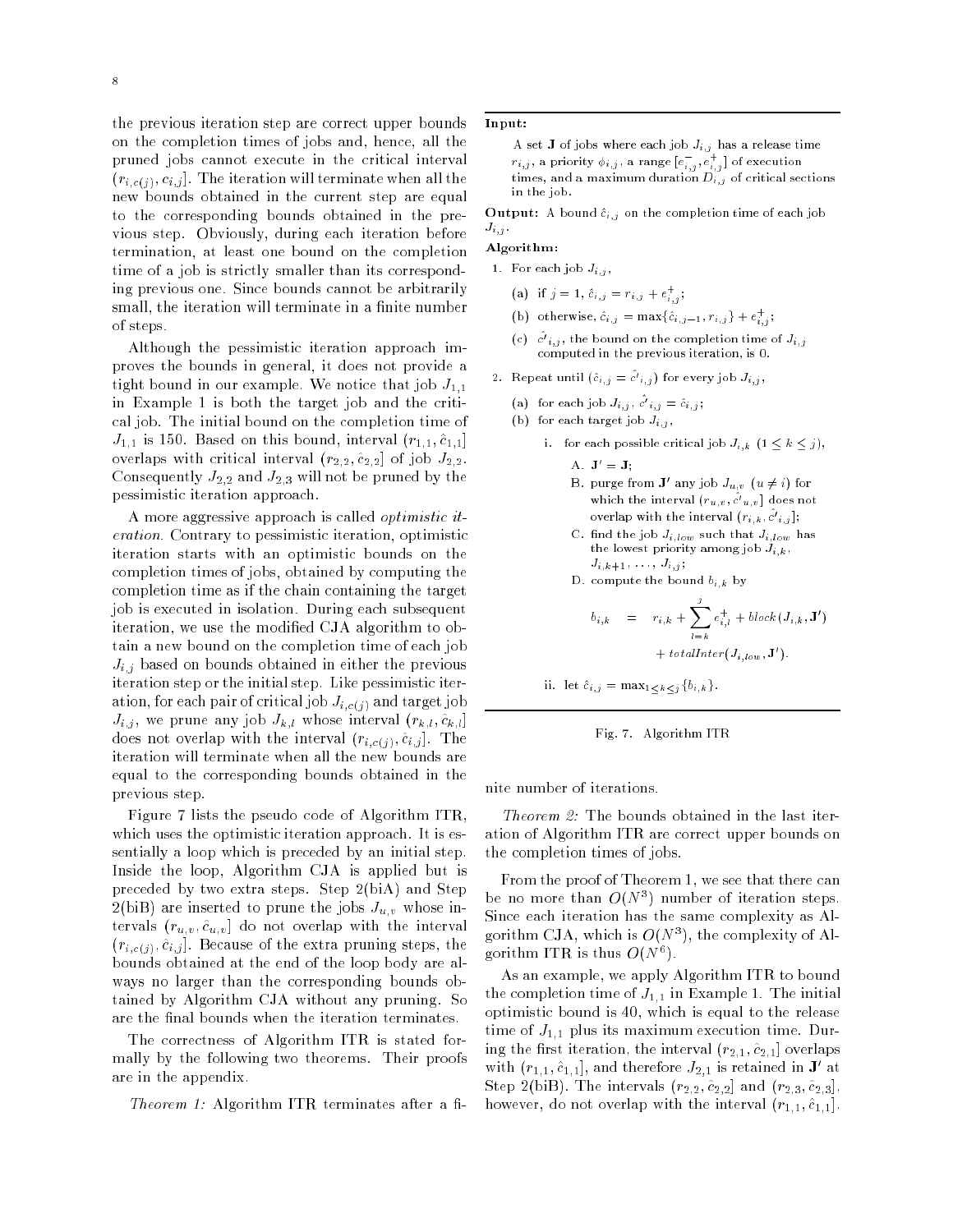#### **TABLE IV**

Bounds Computed by the Three Algorithms and the Actual Worst-Case Completion Times

|            |     | $J_{1,2}$ | $J_{1,3}$ | $J_{1.4}$ | $J_{2,1}$ | $J_{2,2}$ | $J_{2,3}$ |
|------------|-----|-----------|-----------|-----------|-----------|-----------|-----------|
| ERT        | 100 | 170       | 260       | 370       | 90        | 180       | 380       |
| CJA        | 150 | 160       | 215       | 265       | 100       | 160       | 320       |
| <b>ITR</b> | 50  | 60        | 205       | 255       | 50        | 110       | 290       |
| Worst      | 50  | 60        | 130       | 240       | 50        | $_{110}$  | 250       |

Therefore  $J_{2,2}$  and  $J_{2,3}$  are pruned at Step 2(biB). The new bound on the completion time of  $J_{1,1}$  becomes 50. During the second and later iterations, the intervals  $(r_{2,2}, \hat{c}_{2,2}]$  and  $(r_{2,3}, \hat{c}_{2,3}]$  still do not not overlap with the interval  $(r_{1,1}, \hat{c}_{1,1}],$  and jobs  $J_{2,2}$  and  $J_{2,3}$  are always pruned. Consequently the bound on the completion time of  $J_{1,1}$  remains 50.

The final bounds on the completion times of all jobs in Example 1 obtained by (optimistic) Algorithm ITR are listed in Table IV. We also list the bounds obtained by Algorithm ERT and Algorithm CJA, as well as the actual worst case completion times of the jobs. We note that although Algorithm ITR gives fairly tight bounds compared with the other two algorithms, it may still fail to find the actual worstcase completion times. Take job  $J_{1,3}$  for example. Although Algorithm ITR has correctly determined that the completion of  $J_{1,3}$  is delayed only by  $J_{2,2}$ , it fails to see that the maximum delay caused by  $J_{2,2}$ is less than the maximum execution time of  $J_{2,2}$  because  $J_{2,2}$  is released 15 time units earlier than  $J_{1,3}$ . It also fails to see that in the worst-case  $J_{1,3}$  will be ready by time 100 and that the critical section of  $J_{2,3}$ will never be able to block it.

# VI. Performance of the Algorithms

From the previous discussion, we know that bounds yielded by Algorithm ITR are tighter than those yielded by Algorithm CJA, which in turn may be tighter than those yielded by Algorithm ERT, but we do not know by how much. To quantify their relative merits and to determine how their relative performance depends on the characteristics of jobs, we perform a series of simulation experiments. This section discusses the criterion used to evaluate their performance, the method used to generate the workload, and finally the simulation results.

# A. Performance Criterion

The performance criterion we use to compare two algorithms, say A and B, is the bound ratio or the average bound ratio of A over B. The ratios are defined as follows. For a given system of jobs, the bound ratio of (algorithm) A over (algorithm) B for a job is the ratio of the upper bound on the response time of the job obtained by A over the corresponding bound obtained by B. The bound ratio of the system is the average of the bound ratios of all the jobs in the system. In our experiment, we generate many synthetic systems and compute the bound ratio for each system. The average bound ratio is the average of the bound ratios of all the systems with the same characteristics examined in the experiment. Obviously the smaller the average bound ratio of A over B, the better algorithm A is compared with algorithm B, provided that the ratio is less than 1.

# B. The generation of workload

Through preliminary experiment, we found that performance of the algorithms depends almost entirely on three factors. They are the number of job chains in the system, the number of jobs in each job chain and the density of the schedule, or the schedule density. Intuitively, the density of a schedule indicates how "sparse" the schedule is. It can be quantified by the *density factor*, which is the total maximum execution time of all jobs divided by the range of release times of jobs. For example, if the release times of jobs are distributed in the range of [1, 1000] and the total maximum execution time of all jobs is equal to 1500, then the schedule density factor is equal to 1.5. The smaller the schedule density factor, the "sparser" the schedule.

A *configuration* is a unique combination of values of the above three factors. We say that synthetic systems have the same configuration when they have the same number of job chains, number of jobs per job chain, and schedule density. In our simulation experiment, we examined configurations with the number of job chains being 5, 10, or 15, the number of jobs per job chain being 1, 2, 5, or 10, and the schedule density being  $0.5, 1$ , or 2. We thus have 36 configurations. For each conguration, we generated 1000 systems to yield negligibly small condence intervals for all the average values presented below.

Each system of a configuration with  $x$  job chains.  $y$  jobs per chain and schedule density z, is generated as follows. For each of the  $x$  job chains and each of the  $y$  jobs in the chain, we choose the release time of the job from a uniform distribution in the range [1,1000000]. We then sort the jobs in each job chain in increasing order by their release times and add a precedence constraint to each pair of adjacent jobs in the job chain.

To choose the execution times of the jobs, we first compute the total maximum execution time of all jobs by multiplying the schedule density  $z$  by the range of job release times, 1000000. We then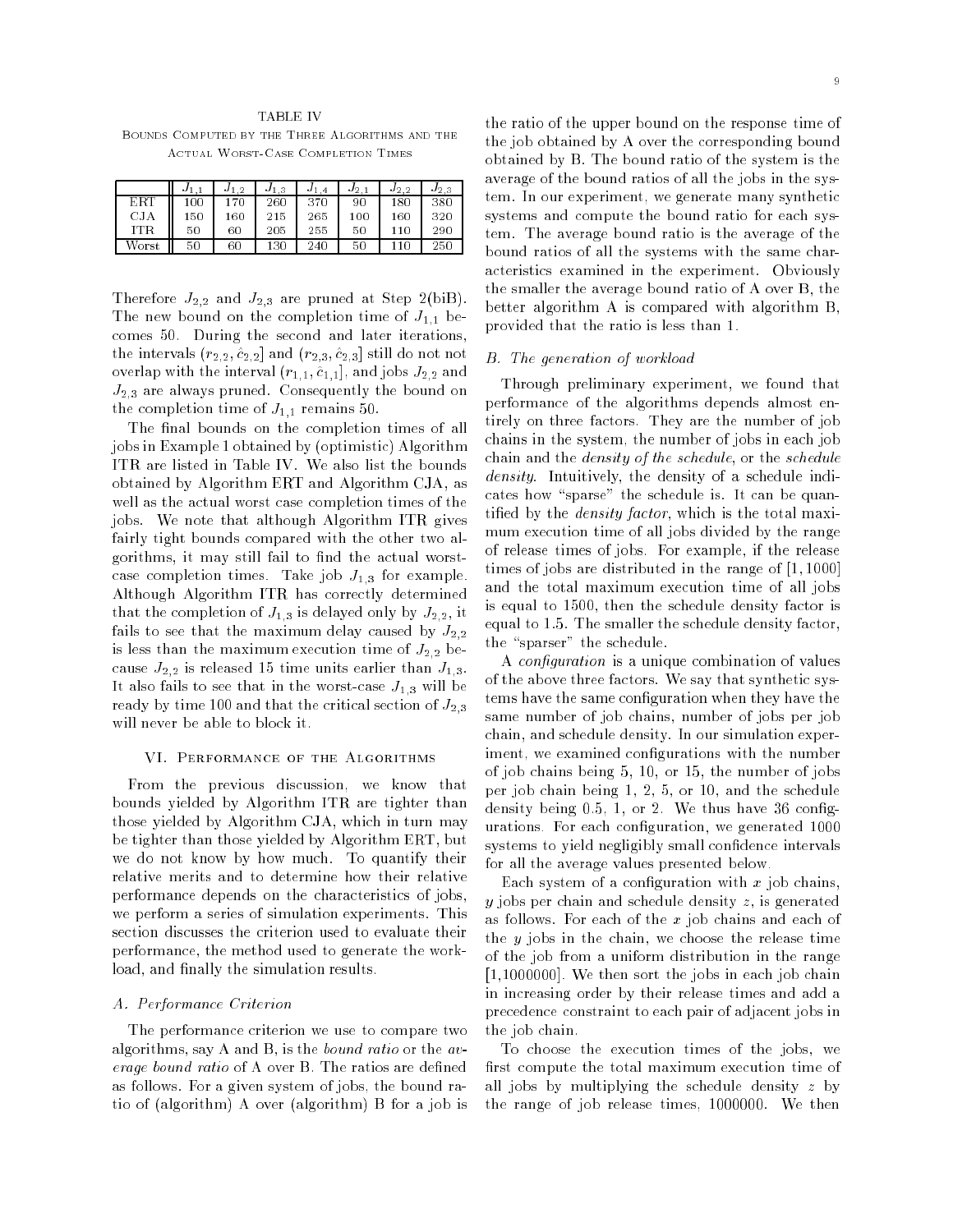randomly divide the total maximum execution time among the  $xy$  jobs. This is done by first generating an execution factor for each job, which is uniformly distributed in range [0:01; 1]. We obtain the normalized execution factor for each job by dividing its execution factor by the sum of execution factors of all jobs. The maximum execution time of each job is then equal to its normalized execution factor times the total maximum execution time. We let the minimum execution time of every job to be 0. Finally, the priority of every job is randomly distributed in range [1; 10000].

The maximum duration of a critical section of a job  $J_{i,j}$  is obtained by multiplying the maximum execution time  $e_{i,j}^+$  by a *blocking factor*, which is uniformly distributed in the range  $[0, d]$ . Because preliminary experiments showed that the bound ratios are not sensitive to the value of  $d$ , its value was fixed at 1. Thus the blocking factor of each job is uniformly distributed in the range  $[0, 1]$ , and the maximum duration of a critical section ranges from 0 to the maximum execution time.

# C. Comparison of Algorithm ERT and Algorithm CJA

In this subsection, by "bound ratio" we mean the average bound ratio of Algorithm CJA over Algorithm ERT. The simulation results show that bound ratios are not sensitive to the number of job chains in the system and the critical section density. For this reason, we present in Figure 8 the bound ratio as a function of the number of jobs in each chain and the schedule density. Each value in the figure is the average value of the bound ratios of all systems of a conguration. The overall average bound ratio for all congurations is 0.77 which indicates that on the average the bounds on the job response times computed by Algorithm CJA are 23% shorter than the bounds computed by Algorithm ERT.

In the figure, we notice that the average bound ratio decreases as the number of jobs in each job chain increases. A closer examination reveals that this is because the bound ratio for an individual job is strongly correlated with the position of the job in the job chain. Figure 9 depicts the average bound ratio of jobs as a function of their position in the job chains. The value on the horizontal-axis is the position of jobs in their corresponding job chains, and the corresponding value on the vertical-axis is the average bound ratio for all jobs in that position. We notice that for the first job on every job chain, Algorithm CJA and Algorithm ERT yield the same bound on the average. If Algorithm ERT used Eq.( 1), both algorithms would in fact do the same



Fig. 8. Bound Ratio of Algorithm CJA over Algorithm ERT



Fig. 9. Bound Ratio as Function of the Position of Jobs

computation for these jobs. However, the fact is that Algorithm ERT uses Eq.( 3), which can produce a tighter bound. This result indicates that instances where the bound produced by Algorithm ERT is tighter than the corresponding bound produced by Algorithm CJA are rare. The average bound ratio decreases as the number of predecessors of the target job increases, largely due to the fact that Algorithm ERT sometimes counts the interference and blocking of jobs multiple times. The later a job is in a job chain, the more likely Algorithm ERT is to do so. As a result, a system with longer job chains has a smaller average bound ratio. Figure 8 shows that the bound ratio also decreases a little as the schedule density increases, for a similar reason.

# D. Comparison of Algorithm CJA and Algorithm ITR

In this subsection we focus on Algorithms CJA and ITR, and by "bound ratio" we mean the average bound ratio of Algorithm ITR over Algorithm CJA. The overall average bound ratio is 0.51 for all config-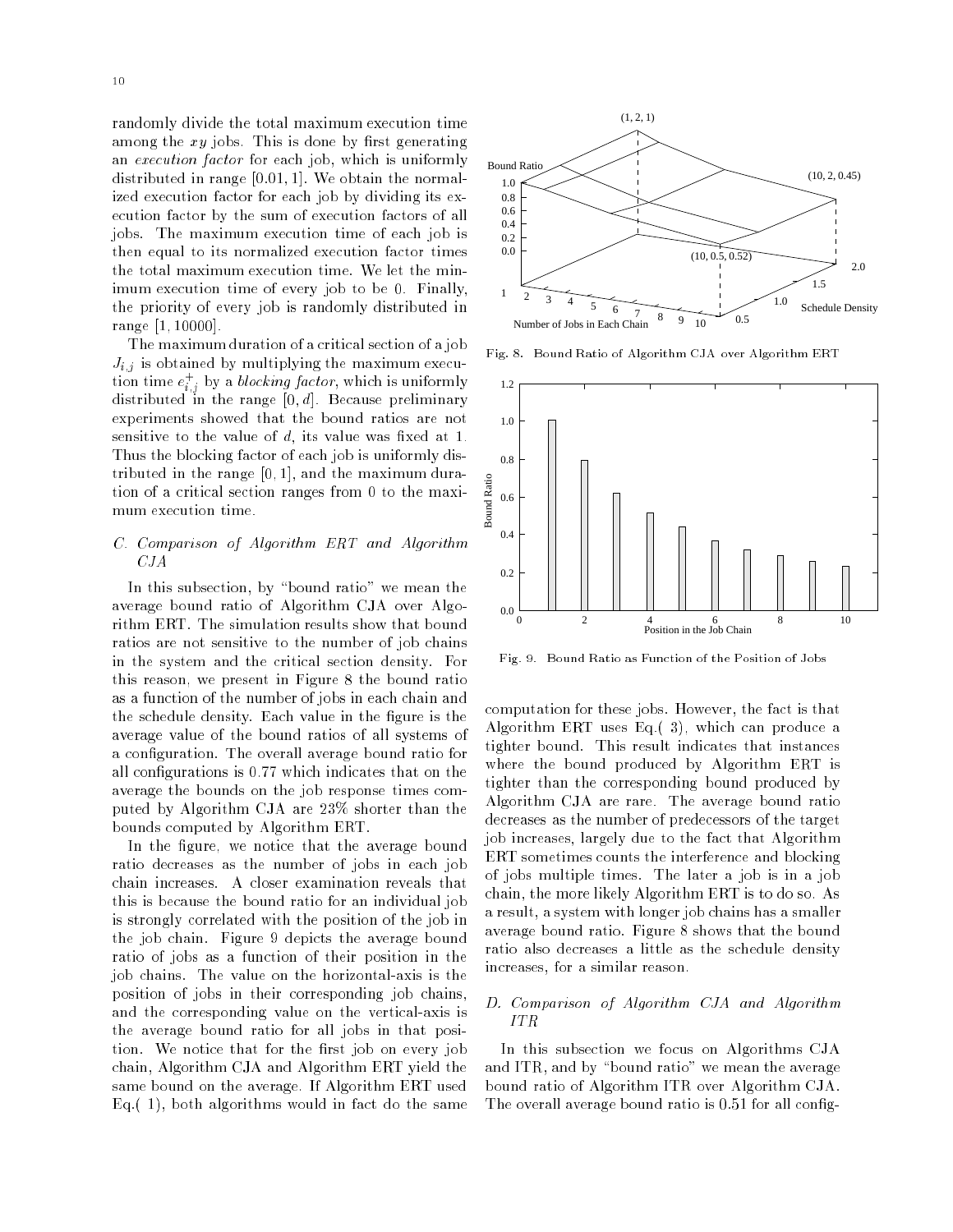

Fig. 10. Bound Ratio as a Function of the Number of Job Chains in the System

urations, which indicates that on average the bounds on job response times computed by Algorithm ITR are about half the bounds computed by Algorithm CJA.

Figure 10 depicts the average bound ratio as a function of number of job chains in the system and shows that the bound ratio of Algorithm ITR over Algorithm CJA varies slightly but noticeably with the number of job chains in the system. When the number of job chains increases while the other two parameters remain constant, the delay due to interference and blocking from jobs in different chains increases. Due to the pruning step, Algorithm ITR can better accommodate the effect of the increase than Algorithm CJA. As a result, Algorithm ITR obtains tighter bounds as the number of job chains in a system increases.

Figure 11 shows the average bound ratio as a function of number of jobs in each job chain and the schedule density. The bound ratios are much smaller when the schedule densities are smaller, indicating that Algorithm ITR is much more effective for sparse schedules. When the schedule is sparse, many jobs execute in isolation and do not delay each other. The pruning step in Algorithm ITR can correctly detect this and obtain tighter bounds, while Algorithm CJA does not have this capability.

# E. Summary of the Simulation Results

Figure 12 shows the bound ratio of Algorithm ITR over Algorithm ERT as a function of the number of jobs in each job chain and the schedule density. As we expect, the bounds yielded by Algorithm ITR are much tighter than those by Algorithm ERT. In summary, we see a great reduction in the upper bounds on job response times by Algorithm ITR over Algo-



Fig. 12. Bound Ratio of Algorithm ITR over Algorithm ERT

rithms CJA and ERT. Furthermore, Algorithm ITR is more effective when the schedule is sparse and the number of jobs in the system is large. When the schedule is "dense", the performance of Algorithm CJA is close to that of Algorithm ITR.

#### VII. Extensions and Future Work

One obvious extension is to combine Algorithm ERT and Algorithm CJA, selecting the smaller of the two bounds for each job. A combined algorithm would yield better bounds than Algorithm CJA in Example 1 yet have the same complexity as Algorithm  $\cup$ JA (i.e.,  $O(N^*)$ ). However, the results presented in Section VI suggest that little improvement can be expected on the average.

Thus far we have assumed that the release times of all the jobs are fixed. In real systems, the release time of each job is often known to lie within a range, while the actual release time is not known. The three algorithms presented above can be modified to deal with jittered release times, i.e., the actual release time of each job is in a range of  $[r_{i,j},r_{i,j}]$ . In the case of Algorithm ERT, we simply replace all  $r_{i,j}$ 's with corresponding  $r_{i,j}^{+}$ 's. The bounds computed by the modied Algorithm ERT are correct.

In the case of Algorithm CJA, we first need to re-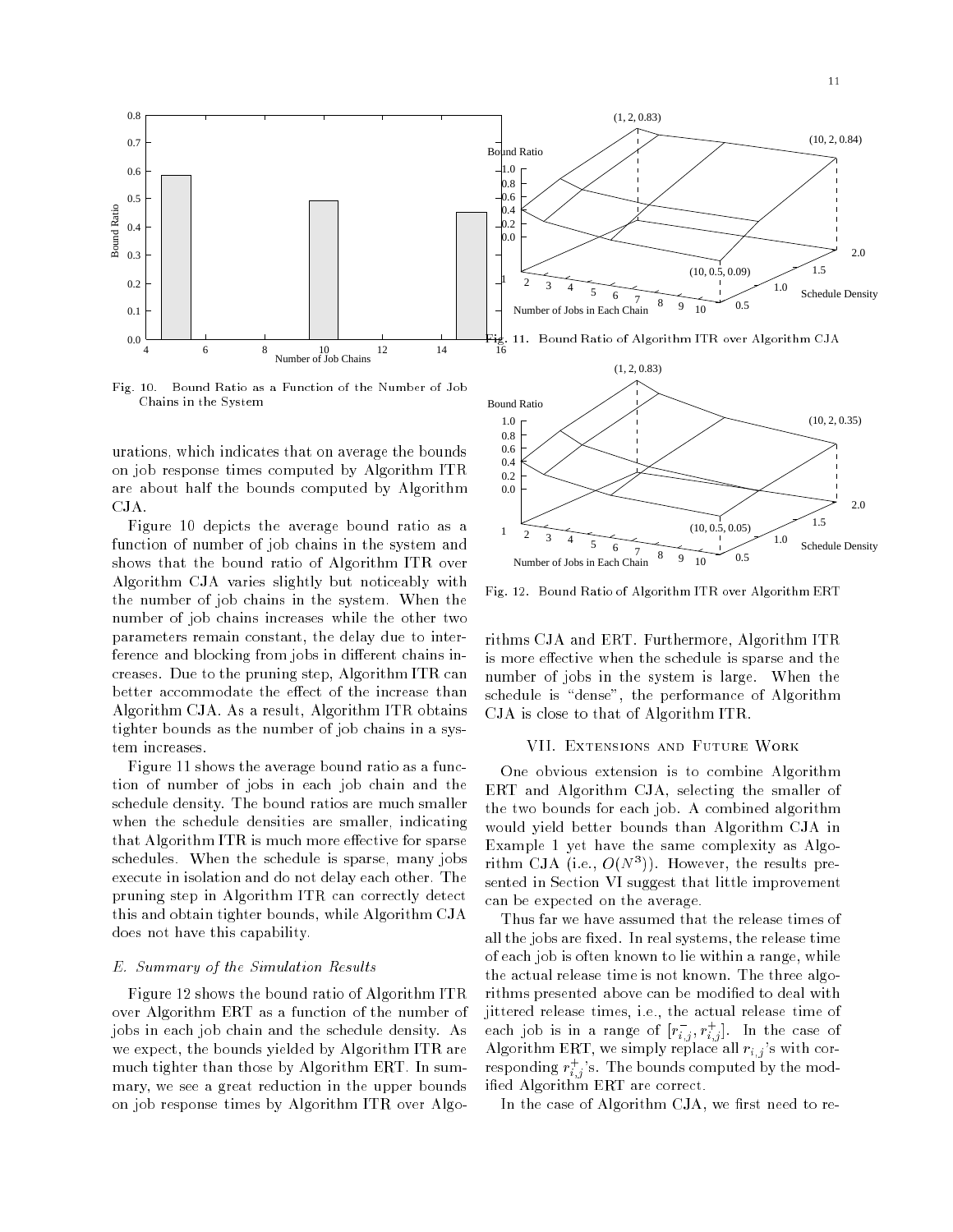define the critical job of the target job as follows: For a target job  $J_{i,j}$ , the critical job  $J_{i,c(j)}$  is the last job in  $J_i$  before and including  $J_{i,j}$  whose ready time is in its release time range  $[r_{i,\,c(j)},r_{i,\,c(j)}].$  By the new definition, the critical job analysis remains correct in bounding the duration of interval  $(r_{i-ct}^*, c_{i,j})$ . Conse- $\cdot$   $\cdot$   $\cdot$   $\cdot$ quently, the pseudo code of Algorithm CJA remains correct if we replace  $r_{i,k}$  with  $r_{i,k}^{\perp}$  at Step 1(b) in Figure 6.

To see how to take into account release time jitter in the case of Algorithm ITR, we note that in the initial steps, Step  $1(a)$  and  $1(b)$  in Figure 7, we should replace the release time  $r_{i,j}$  with the latest possible release time  $r_{i,j}^{\perp}$  . As a consequence, the initial bounds are conservative. In Step 2(biB), we need to prune non-interfering jobs from **J** . Due to jittered release, the interval of a job  $J_{u,v}$  becomes  $(r_{u,v},c_{u,v}]$ . Similarly, the critical interval between the assumed critical job  $J_{i,k}$  and the target job  $J_{i,j}$  becomes  $(r_{i,k},c^\prime{}_{i,j}]$  . We can thus test if a job  $J_{u,v}$  delays the target job based on whether these two intervals overlap. Lastly, when we compute each individual  $b_{i,k}$  for each assumed critical job  $J_{i,k}$  at Step 2(biD), we simply replace  $r_{i,k}$  with  $r_{i,k}^{\perp}$  for a correct final bound.

A problem related to this work is to find the exact worst-case completion time. Specifically, the pruning technique used in Algorithm ITR can effectively reduce a large number of combinations when exhaustive searching is used to find the worst-case completion time.

In the algorithms above, we have assumed that access to resources was controlled by the NPS protocol. This protocol has the virtue of being simple to implement. However, all higher priority jobs may be blocked even if they do not contend for any resource. The Priority-Ceiling Protocol (PCP) [10] and the Stack-Based Protocol (SBP) [11] do not suffer from this shortcoming. To take advantage of this desirable property, we are refining Algorithms ERT. CJA and ITR to use either PCP or SBP. The results of this work are reported in [12] which also describes modications to these algorithms to achieve tighter bounds.

#### VIII. Conclusions

We have described three algorithms that bound the completion times of jobs in independent chains when the jobs have variable execution times, arbitrary release times, fixed priorities, and when access to shared resources must be controlled. The algorithms have different complexities and yield different performance. Our simulation results show that Algorithm ITR consistently produces tighter bounds

than the other two algorithms. The example presented here suggests that the bounds obtained by Algorithm ITR are close to the actual worst-case completion times. The complexity of Algorithm ITR is  $O(N^*)$ , where  $N$  is the total number of jobs in a system. This complexity is not a problem for off-line analysis. When this complexity is too high, e.g., for the purpose of on-line admission control, Algorithm CJA is a good alternative choice, especially when the schedule is expected to be "dense".

# Acknowledgments

This work was supported in part by NSF Grant No. NSF CCR 92-24269 and by NASA Contract NAG 1- 613.

# Appendix A PROOF OF THEOREM 1

The bound of the completion time of each job obtained in the first iteration is no smaller than the corresponding bound obtained in the initial step, due to the optimistic estimation used in the initial step. As a consequence, for each pair of target job and critical job considered at Step 2(bi), fewer or the same number of jobs are pruned at Step 2(biB) in the second iteration step, making the value of  $b_{i,k}$  greater than or equal the corresponding one obtained in the first iteration step. Hence every bound obtained in the second iteration step is no smaller than the corresponding bound obtained in the first iteration step. In general, the bounds obtained in each iteration step are monotonically non-decreasing.

The iteration continues if and only if for at least one job the new bound is greater than the corresponding bound obtained in the previous step. For a new bound of a job to be greater than its previous bound, fewer jobs must have been pruned from set J0 at Step 2(biB) in the current iteration step than in the previous step. Overall, in each iteration step, the total number of jobs pruned at Step 2(biB) must decrease at least by one. Since the total number of jobs that can be pruned at Step 2(biB) cannot exceed  $N$  ( $N=1$ ) in the first iteration step, the iterative procedure will terminate in a finite number of iterations. п

# Appendix B PROOF OF THEOREM 2

We prove this theorem by an induction over the jobs in the increasing order of their release times. By convention, let  $\hat{c}_{i,j}$  denote the bound on the completion time of  $J_{i,j}$  obtained by Algorithm ITR, i.e., the bound obtained by the last two iteration steps, and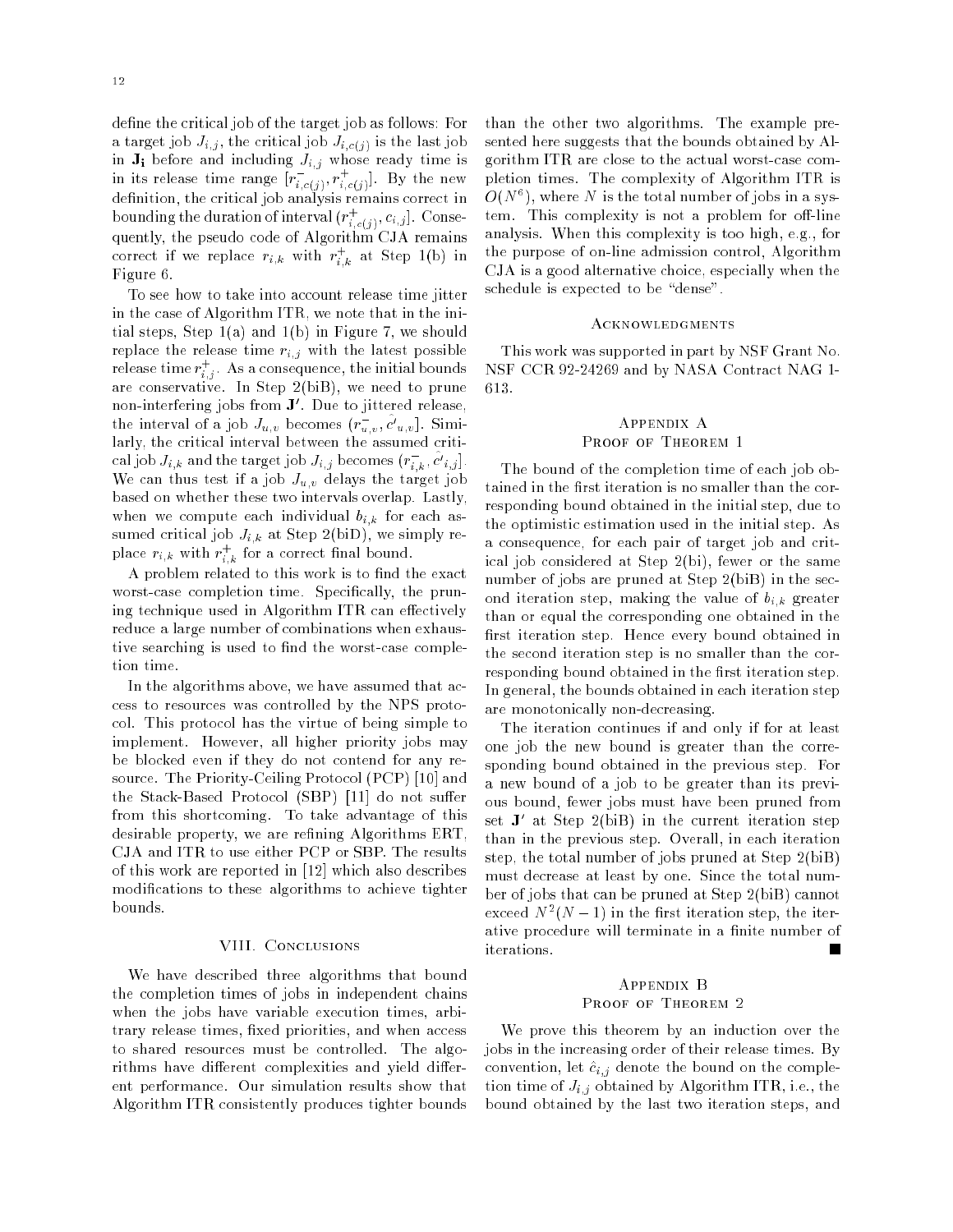let  $c_{i,j}$  denote the actual completion time of  $J_{i,j}$  in the schedule.

Induction basis: Because the release times of all jobs are consistent with their precedence constraints, the job with the earliest release time among all jobs must be  $J_{i,1}$  for some i. Suppose that the actual completion time  $c_{i,1}$  of  $J_{i,1}$  is greater than the bound  $\hat{c}_{i,1}$ . Let  $\Gamma$  denote the total amount of execution times of all jobs, excluding  $J_{i,1}$ , that execute in interval  $(r_{i,1}, \hat{c}_{i,1}]$ . We must have  $\Gamma + e_{i,1} > \hat{c}_{i,1} - r_{i,1}$  (Otherwise job  $J_{i,1}$  would have completed by time  $\hat{c}_{i,1}$ . Hence  $1 + e_{i,1} > e_{i,1} - r_{i,1}.$ 

Now let us focus on Steps 2(bi) during the last (outer-most) iteration step in Algorithm ITR, specifically when  $J_{i,1}$  is the target job and the critical job. In the last iteration step, for every job  $J_{x,y}$ , the bound  $\hat{c}_{x,y}$  obtained is the same as the bound obtained in the second last iteration step, which is copied to  $c_{x,y}$ . Consequently the jobs pruned at Step 2(biB) are those whose release times are later than  $c_{i,1}$ . Job set J obtained at this step thus gives all the jobs that can execute in interval  $(r_{i,1}, \hat{c}_{i,1}).$ 

Obviously, every job that executes in interval  $(r_{i,1}, \hat{c}_{i,1}]$  must have priority higher than or equal to  $J_{i,1}$  or must block  $J_{i,1}$ . Thus totalInter  $(J_{i,1},J_{0})$  +  $block(i_{i,1}, \mathbf{J})$  gives an upper bound on  $\mathbf{I}$ . By Step  $2(biD)$  and  $2(bii)$ , we have

 + <sup>e</sup><sup>+</sup> i;1 totalInter (Ji ;1 ; J0 ) + block (Ji ;1 ; J0 ) + <sup>e</sup><sup>+</sup> i;1 <sup>=</sup> bi;1 ri;1 = ^ci;1 ri;1

This is a contradiction to the conclusion stated above. Therefore the hypothesis must be wrong, and for job  $J_{i,1}$  Algorithm ITR yields a correct upper bound on its completion time.

**Induction:** Now we let  $J_{i,j}$  be the job whose release time is later than the release times of <sup>k</sup> other jobs. As an induction hypothesis, we assume that the completion time of every job released before  $J_{i,j}$ is no larger than the upper bound on its completion time obtained by Algorithm ITR. We will now prove that  $c_{i,j}$  is no larger than  $\hat{c}_{i,j}$  either.

We, again, prove this by contradiction. Suppose that  $c_{i,j}$  is larger than  $\hat{c}_{i,j}$ . Let  $J_{i,c}$   $(1 \leq c \leq j)$ be the critical job for  $J_{i,j}$  in this schedule, and  $\Gamma$ be the total amount of execution times of all jobs from chains other than  $J_i$  that execute in interval  $(r_{i,c}, \hat{c}_{i,j} ]$ . Since job  $J_{i,j}$  is not completed by  $\hat{c}_{i,j}$ , we must have

$$
\Gamma + \sum_{l=c}^{j} e_{i,l}^{+} \ge \Gamma + \sum_{l=c}^{j} e_{i,l} > \hat{c}_{i,j} - r_{i,c}
$$

Now let us focus on Steps 2(bi) during the last (outer-most) iteration step in Algorithm ITR, specifically when  $J_{i,j}$  is the target job and  $J_{i,c}$  is the critical job. If job  $J_{u,v}$  is pruned at Step 2(biB), then either (1)  $\hat{c}_{u,v} < r_{i,c}$ , or (2)  $r_{u,v} > \hat{c}_{i,j}$ . If a job  $J_{u,v}$  is pruned due to the first reason, its release time must be earlier than that of  $J_{i,j}$ . By induction hypothesis, the bound  $\hat{c}_{u,v}$  is a correct upper bound on the completion time. Hence we are certain that job  $J_{u,v}$ cannot execute in interval  $(r_{i,c}, \hat{c}_{i,j}]$ . On the other hand, if  $J_{u,v}$  is pruned due to the second reason, it cannot execute in interval  $(r_{i,c}, \hat{c}_{i,j}]$  either. Thus the new job set J-obtained at Step 2(biB) contains all the possible jobs that can execute in interval  $(r_{i,c}, \hat{c}_{i,j}]$ .

Since no job with priority lower than  $J_{i,low}$ , obtained at Step 2(biC), can execute in interval  $(r_{i,c}, \hat{c}_{i,j}]$  unless it blocks the critical job  $J_{i,c}$ , *totalInter*  $J_{i,low}$ ,  $J_{i}$  +  $\omega$ *ock*  $J_{i,c}$ ,  $J_{i}$  will give an upper bound on  $\Gamma$ , the total execution time of jobs that can execute in interval  $(r_{i,c}, \hat{c}_{i,j}]$ . By Step 2(biD) and Step 2(bii), we have

$$
\Gamma + \sum_{l=c}^{J} e_{i,l}^{+} \leq \t\t totalInter(J_{i,low}, \mathbf{J'}) + \text{block}(J_{i,c}, \mathbf{J'})
$$

$$
+ \sum_{l=c}^{j} e_{i,l}^{+} = b_{i,c} - r_{i,c} \leq \hat{c}_{i,j} - r_{i,c}
$$

This contradicts the conclusion we obtained in the previous paragraph. The hypothesis must be wrong; we must have  $c_{i,j} \leq \hat{c}_{i,j}$ . By induction, we know that for every job in this schedule its completion time is no longer than the corresponding bound computed by Algorithm ITR.

#### **REFERENCES**

- [1] A. K. Mok, Fundamental design problems of distributed systems for the hard real-time environment, Ph.D. thesis, MIT, 1983.
- [2] R. Rajkumar, L. Sha, and J. P. Lehoczky, "Real-time synchronization protocols for multiprocessors," in 9th IEEE Real-Time Systems Symposium, Dec. 1988, pp. 259-269.
- [3] C. L. Liu and J. W. Layland, "Scheduling algorithms for multiprogramming in a hard-real-time environment," Journal of the Association for Computing Machinery, vol. 20, no. 1, pp. 46-61, Jan. 1973.
- [4] J. Lehoczky, L. Sha, and Y. Ding, \The rate monotonic scheduling algorithm: Exact characterization and average case behavior," in 10th IEEE Real-Time Systems  $Symposingisium$ , Dec. 1989, pp. 166-171.
- [5] J. Lehoczky, "Fixed priority scheduling of periodic task sets with arbitrary deadlines," in 11th IEEE Real-Time  $Systems~Symposium,~Dec.~1990,~pp.~201-209.$
- [6] N. Audsley, A. Burns, K. Tindell, M. Richardson, and A. Wellings, "Applying new scheduling theory to static priority pre-emptive scheduling," Software Engineering  $Journal, vol. 8, no. 5, pp. 284-292, 1993.$
- [7] M. G. Harbour, M. H. Klein, and J. P. Lehoczky, \Timing analysis for fixed-priority scheduling of hard real-time systems," IEEE Transactions on Software Engineering, vol. 20, no. 1, pp. 13-28, Jan. 1994.
- [8] J. P. Lehoczky, L. Sha, J. K. Strosnider, and H. Tokuda, "Fixed priority scheduling theory for hard real-time sys-